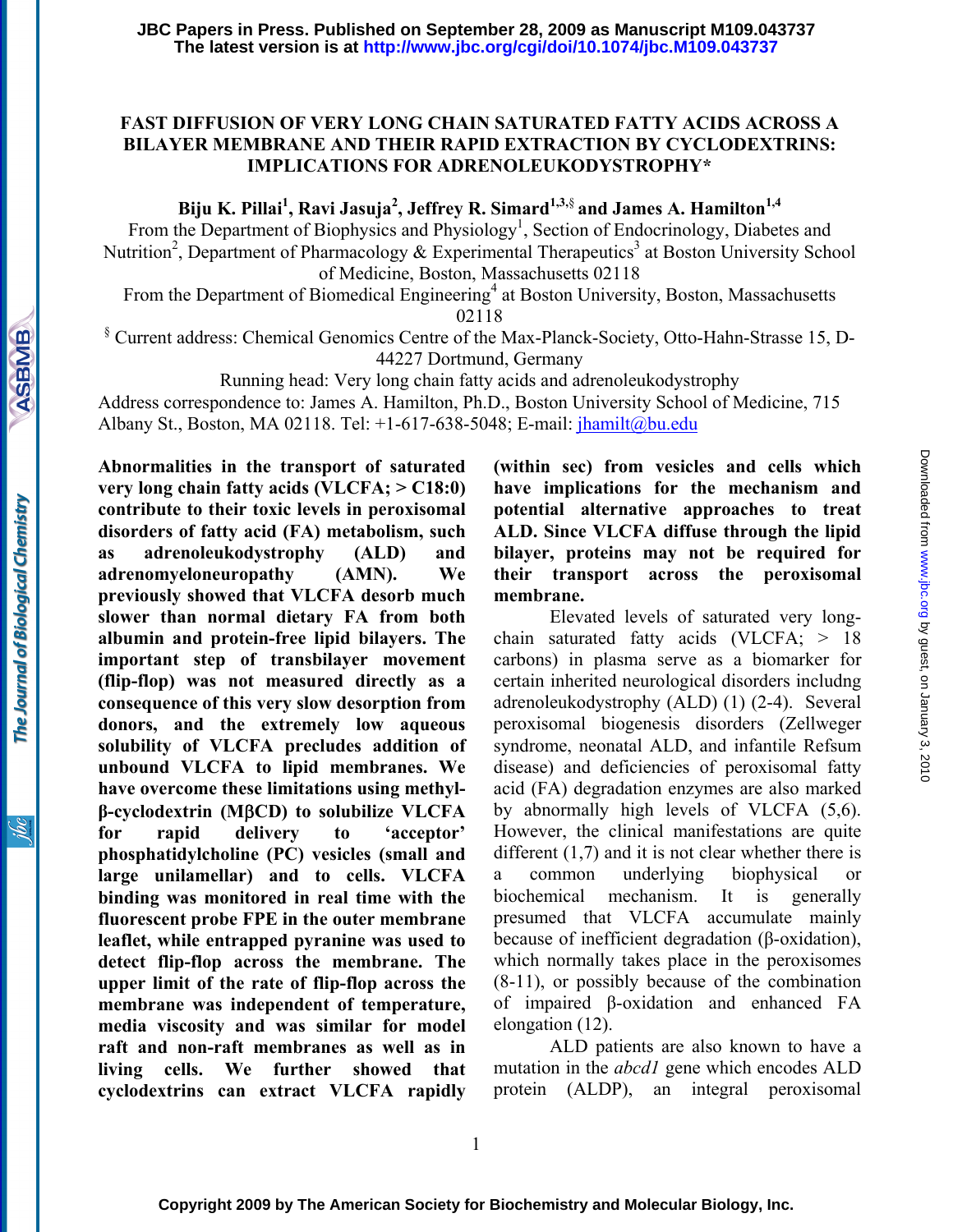membrane protein and a member of the ATP binding cassette transporter super family (13). *Abcd1*-knockout mice show VLCFA accumulation in brain tissue and have a neurological phenotype. Overexpression of ALDP in fibroblasts from both ALD patients and *abcd1*-knockout mice can reverse biochemical abnormalities (14). Elucidating the function of ALDP is critical to our understanding of the biochemical abnormalities in ALD. Transfection of fibroblasts from ALD patients with ALDP results in normal expression levels and partially corrects for defective VLCFA β-oxidation. A direct role has also been proposed in which ALDP actively transports acyl-CoAs across the peroxisomal membrane (11,15). Disregulation of such a mechanism would impair VLCFA metabolism and might also explain the accumulation of VLCFA in membranes.

The membrane transport of long-chain FA  $( \leq 18$  carbons) has been investigated extensively in model and biological membranes (16-21). However, knowledge of the mechanisms of VLCFA transport are lacking. VLCFA have very low aqueous solubility, a property which limits its transport between aqueous compartments and is a major impediment to its study even in model membrane systems. VLCFA have been shown to exhibit very slow dissociation rates from both serum albumin and membranes into the surrounding aqueous phase (several orders of magnitude slower than that of typical dietary long-chain FA) (22) (23). Additionally, serum albumin has a much lower capacity for VLCFA. The very slow transfer of VLCFA between albumin and the plasma membrane led us to hypothesize that VLCFA are not simply markers of disease but could also act as pathogenic agents. Elevated levels of VLCFA in membranes could alter membrane structure and function (24). To understand more completely the role(s) VLCFA have in ALD, it is necessary to determine how rapidly they traverse the lipid

bilayer membrane and whether or not a protein is required to actively facilitate this process.

Here we report that complexion of VLCFA with methyl-β-cyclodextrin (MβCD) eliminated slower kinetic steps, resulted in faster delivery of VLCFA to the membrane surface, and allowed direct investigation of whether VLCFA diffusion across both model and biological membranes is a slow process which would require catalysis by a protein such as ALDP. We report the first direct measure of VLCFA transmembrane movement. We not only demonstrated the fast flip-flop of VLCFA but also the fast removal of VLCFA from membranes by MβCD. In our assays with model membranes, we found that the rate of flip-flop was independent of temperature, indicating a minimal activation energy barrier associated with this process in protein-free model membranes.

### **Experimental Procedures**

*Chemicals.* Arachidic acid (C20:0), behenic acid (C22:0),) and hexacosanoic acid (C26:0), methyl-β-cyclodextrin (MβCD) and 2 hydroxypropyl-β-cyclodextrin (HPβCD) were purchased from Sigma (St. Louis, MO). HEPES was purchased from Aldrich Chemical Co. (Milwaukee, WI). Phosphatidylcholine isolated from chicken egg (PC), sphingomyelin and cholesterol were obtained from Avanti Polar Lipids, Inc. (Alabaster, AL). Sephadex G-25 was obtained from Pharmacia Biotech (Piscataway, NJ). Hydroxypyrene trisulfonic acid trisodium salt (pyranine) was purchased from Eastman Kodak Co. (Rochester, NY). Fluoresceinlabeled phosphatidylethanolamine (FPE or DHPE), BCECF-AM and Prodan were obtained from Invitrogen/Molecular Probes (Carlsbad, CA).

*Stock Solutions.* The pyranine stock solution (10 mM) was prepared by dissolving pyranine in deionized water. The FPE stock (2.15 mg/ml) was prepared by dissolving lyophilized FPE in a 5:1  $(v/v)$  mixture of CHCl<sub>3</sub>: methanol as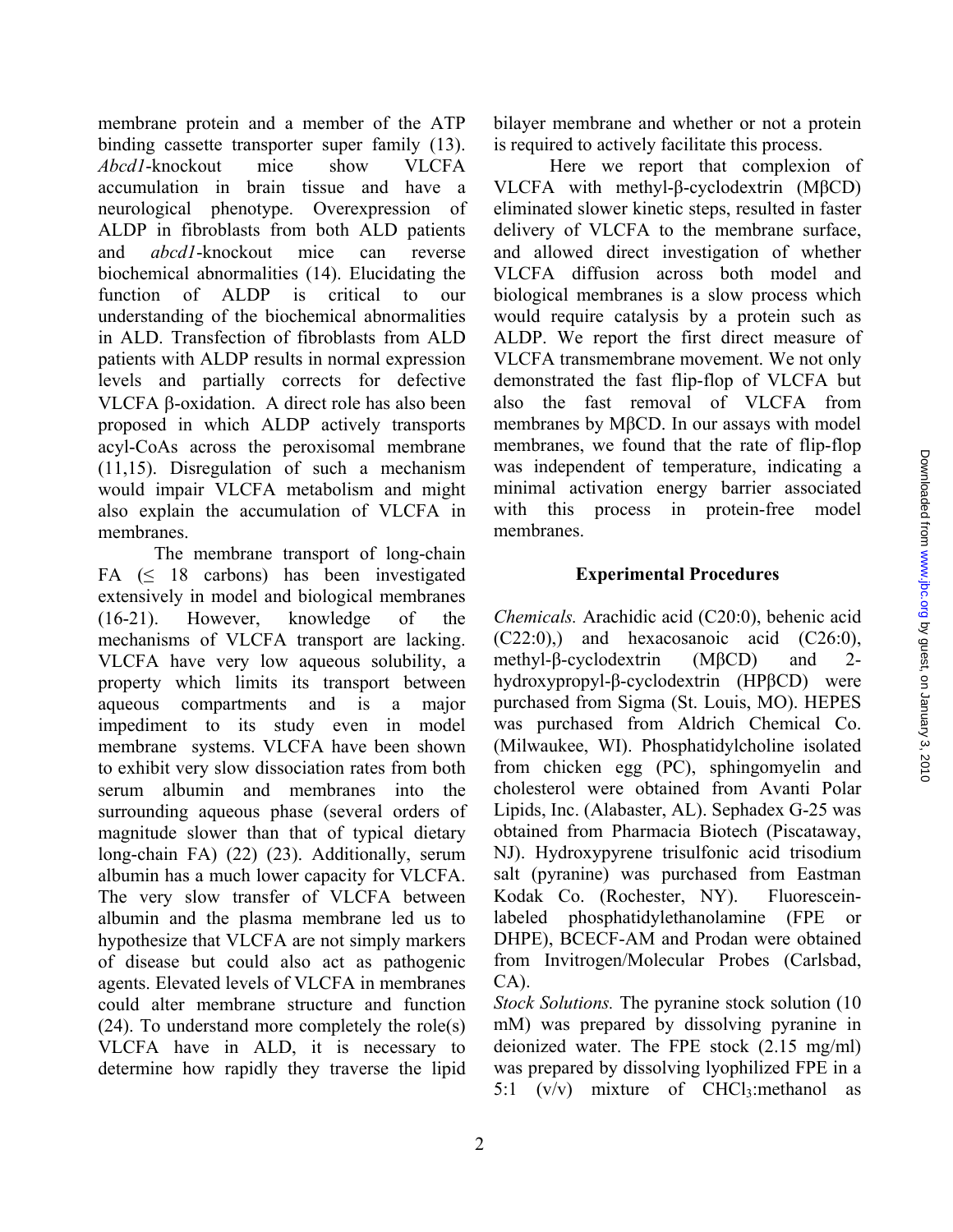described previously (20). VLCFA (C20:0) was dissolved in DMSO or ethanol to prepare 5 mM stock solutions. Prodan stock solution (2 mM) was prepared in DMSO.

*Preparation of Lipid Vesicles.* Small unilamellar vesicles (SUV) were prepared as described previously (20). In the case of model lipid raft SUV, PC, sphingomyelin and cholesterol were mixed in a 1:1:1 molar ratio using the same methods described for 100% PC vesicles. Large unilamellar vesicles (LUV) composed of egg PC were prepared by the extrusion method as described previously that produces unilamellar vesicles with  $\sim$ 1000 Å diameter (17). The pyranine (0.2 mM) and buffer concentrations (20 mM) for both types of vesicles were the same. Untrapped pyranine was removed by washing the vesicle prep through a gel filtration column (G-25 Sephadex) with 20 mM Hepes/KOH buffer (25). For VLCFA binding studies, the external leaflet of the pre-formed SUV and LUV were labeled with FPE (1 mole% relative to PC) as described previously (20). FPE is sensitive to the binding of charged FA anions at the outer membrane leaflet (20,26,27) and entrapped pyranine reports intravesicular pH changes induced by the diffusion of FA across the membrane (17,19,20).

*Preparation of VLCFA/Vesicle and VLCFA/MβCD Complexes.* For VLCFA/SUV complexes, the dried vesicle lipids were cosonicated with VLCFA (C20:0, C22:0) to make "donor vesicles" as described previously (20). VLCFA (C20:0, C26:0) was complexed with methyl-β-cyclodextrin (MβCD) to improve solubility and increase the rate of delivery of VLCFA to the membrane surface. An MβCD stock (50 mM) was first prepared by dissolving the MβCD in deionized water. Different MβCD:VLCFA ratios were then used to dissolve  $\sim$ 2 mg of VLCFA (9:1 for C20:0 and 15:1 for C26:0) in water. The VLCFA/MβCD complex was then placed in a hot water bath  $(70-80^{\circ}C)$ for 2-3 min, vortexed intermittently and then pulse sonicated for 2-3 min to prepare a solution that was non-turbid at room temperature. All

stock solutions were stored until use at  $-20^0C$ . Prior to fluorescence measurements, all VLCFA/MβCD solutions were brought to room temperature and vortexed before adding to a suspension of lipid vesicles containing pyranine or labeled with FPE.

*Fluorescence instrumentation real-time measurements with vesicles.* The fluorescence emission intensities of pyranine, FPE and Prodan were measured on a Spex® Fluoromax-2 (Jobin Yvon; Edison, NJ) and or using a K2 spectrofluorometer modified with data acquisition electronics and software from ISS (Champaign, IL). Emission intensity of FPE and pyranine were monitored prior to the addition of VLCFA to a rapidly stirred cuvette. The sample compartment of the fluorometer was temperature-regulated by an external water bath  $(25<sup>o</sup>C)$ , which delivered a continuous flow of water to a small metal plate located beneath the cuvette. .

Steady-state fluorescence measurements of FA binding and/or transmembrane movement in vesicles were performed by first preparing a suspension of acceptor vesicles  $(100 \mu M)$  in a cuvette containing 3 mL of 20 mM Hepes buffer (pH 7.4). The desired concentration of FA (complexed or uncomplexed) was delivered into the vesicle suspension through the injection port above the cuvette while continuously stirring using a mini stir bar. Under these conditions, the addition of the equivalent of 0.8, 1.5 and 3  $\mu$ M VLCFA (see Supporting Information, Fig. S1b) correlates with the addition of 0.8, 1.5 and 3 mole% VLCFA with respect to PC. In vesicleto-vesicle transfer studies of C20:0 and C22:0, the donor and acceptor vesicles were present in a 1:1 ratio in the final mixture. The fluorescence of pyranine and FPE were measured over time using a bandwidth of 3 nm and 3 nm for excitation and emission, respectively, for both probes. Pyranine was excited at 455 nm and emission measured at 509 nm; FPE was excited at 490 nm and emission was measured at 520 nm. The observed fluorescence change upon addition of different chain length FA from donor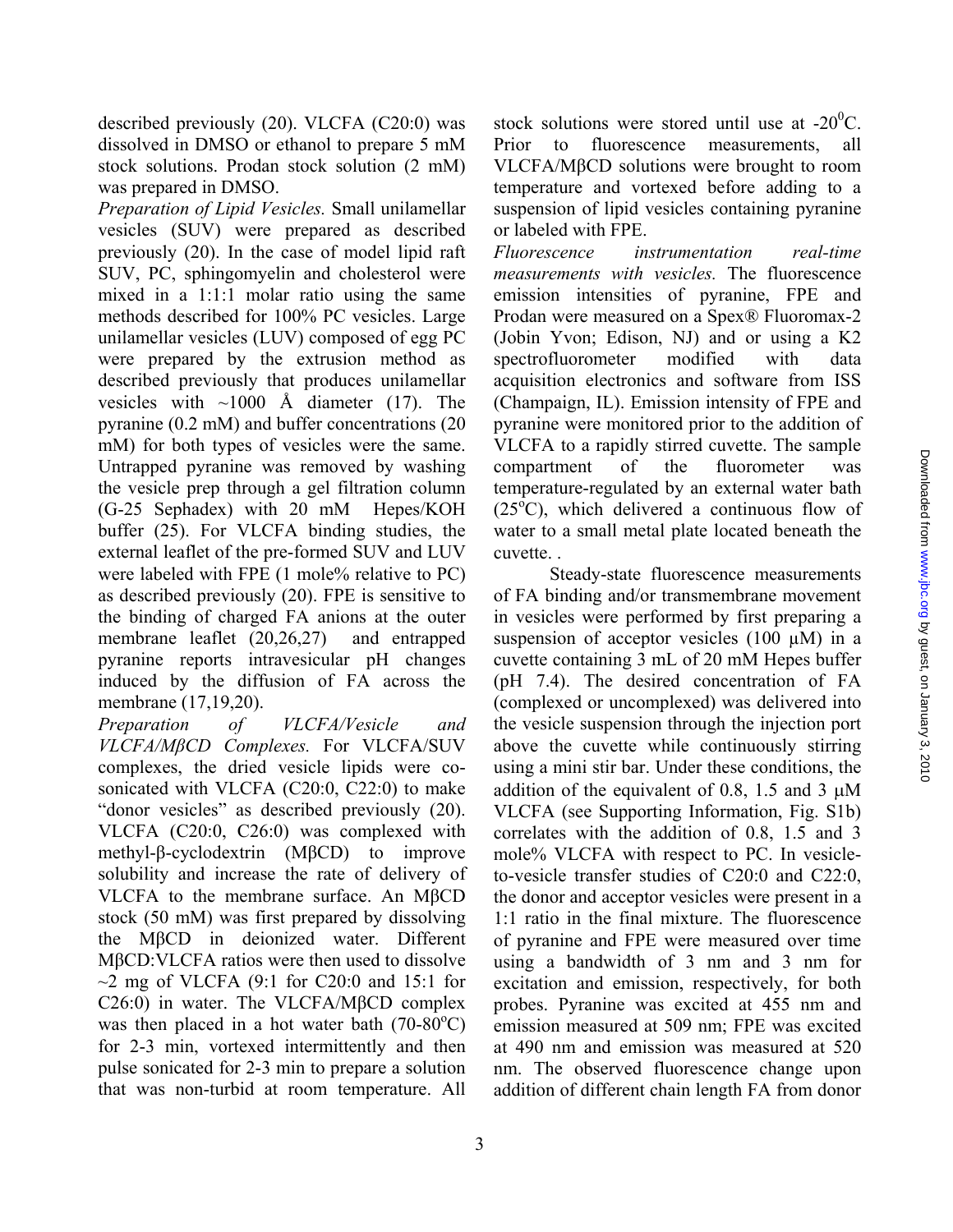vesicle, MβCD complex or without a carrier were further analyzed to determine the kinetics of the FA binding or transmembrane movement. Emission intensity of pyranine was monitored to study the chain length dependence of VLCFA (C20:0 and C26:0) extraction from the membrane by adding FA-free MβCD or hydroxypropyl β-cyclodextrin (HPβCD) at different concentrations.

To investigate the physical properties of phospholipid membranes, steady-state measurements of Prodan intensity were achieved by adding Prodan  $(3 \mu M)$  to a suspension SUV and measuring its emission spectra (over a range of 360 to 610 nm) approximately 3 min after adding the probe (probe/lipid ratio, 1:500) and exciting the sample at 359 nm (28-30)

*Kinetic Analysis.* The observed rate constant  $(k<sub>obs</sub>)$  of the fluorescence change was obtained using the Origin software to fit each fluorescence trace to a first order decay function:  $F(t) = F(t_{\infty}) + F(t_0)exp(-t^*k_{obs})$ , where *t* is time, *F(t<sub>0</sub>*) is the initial fluorescence intensity,  $F(t_{\infty})$  is the fluorescence at  $t = \infty$ . The rate constant is related to the half-time of fluorescence change  $(t_{1/2})$  by the equation:  $t_{1/2} = ln \ 2 / k_{obs}$ . All kinetic experiments were repeated 3-5 times.

*Preparation of cultured HEK-293 cells, cell imaging and real-time fluorescence measurements of cells.* HEK cells were cultured as described previously (31,32). Cell viability was checked by standard light microscopy. Labeling of cells with FPE was accomplished by first drying FPE and resuspending it in an equal volume of DMSO. Approximately 4 µl of FPE stock were added to the culture medium over cells attached to coverslips and gently agitated for 40 min in the dark at  $37^{\circ}$ C. For pH studies, cells were incubated for 40 min with the cellpermeable pH probe BCECF-AM and, prior to imaging, cells were washed three times with buffer (20 mM MOPS-KRB, pH 7.4) to remove any remaining probe in the media. BCECF was excited at 480 nm and the green fluorescence from BCECF was detected (PMT). Following addition of µM concentrations of C26:0/MβCD

complex, cells were visualized under a 40X objective (oil immersion) and images were captured at different time intervals using a pixel size of 1024 x 1024 with an image acquisition time ~10 sec. All images were pseudo-colored using Image J (Wayne Rasband, NIH).

Real-time fluorescence measurements were made using similar protocols as those described above for vesicles. Cells  $(\sim 10^6 \text{ cells})$ containing entrapped BCECF were suspended in buffer and then rapidly stirred in a cuvette. BCECF was monitored as a ratio of excitation wavelengths  $(R = 505 \text{ nm}/435 \text{ nm})$  as C26:0/MCD complex was added directly into the cuvette through the injection port of the fluorimeter and when excess FA-free MβCD was added to extract VLCFA.

#### **RESULTS**

 A major objective of this study was to measure the rate of VLCFA movement across the lipid bilayer in model membranes, or the upper limit thereof, and to test whether these results are relevant to living cells. The most direct measurement of flip-flop across membranes is made by using the pH-sensitive probes pyranine or BCECF. Since FA are 50% ionized in membranes, intravesicular or intracellular acidification results from the release of  $H^+$  associated with the re-equilibration of unionized FA following their flip-flop from the outer to inner membrane leaflet (17). When entrapped in cells or vesicles, these probes sensitively detect the molecules moving across the membrane (17,19,20,33). The simplest protocol for adding FA to a vesicle suspension is the unbound form, which removes the slower kinetic contribution of desorption from a donor species such as albumin or a membrane bilayer (vesicle). However, this approach does not work for VLCFA such as C20:0  $(t_{1/2} = 187.6 \pm 8.6 \text{ sec})$ (see Supporting Information, Fig S1a).

Because of their very low aqueous solubility, the slow dissolution of VLCFA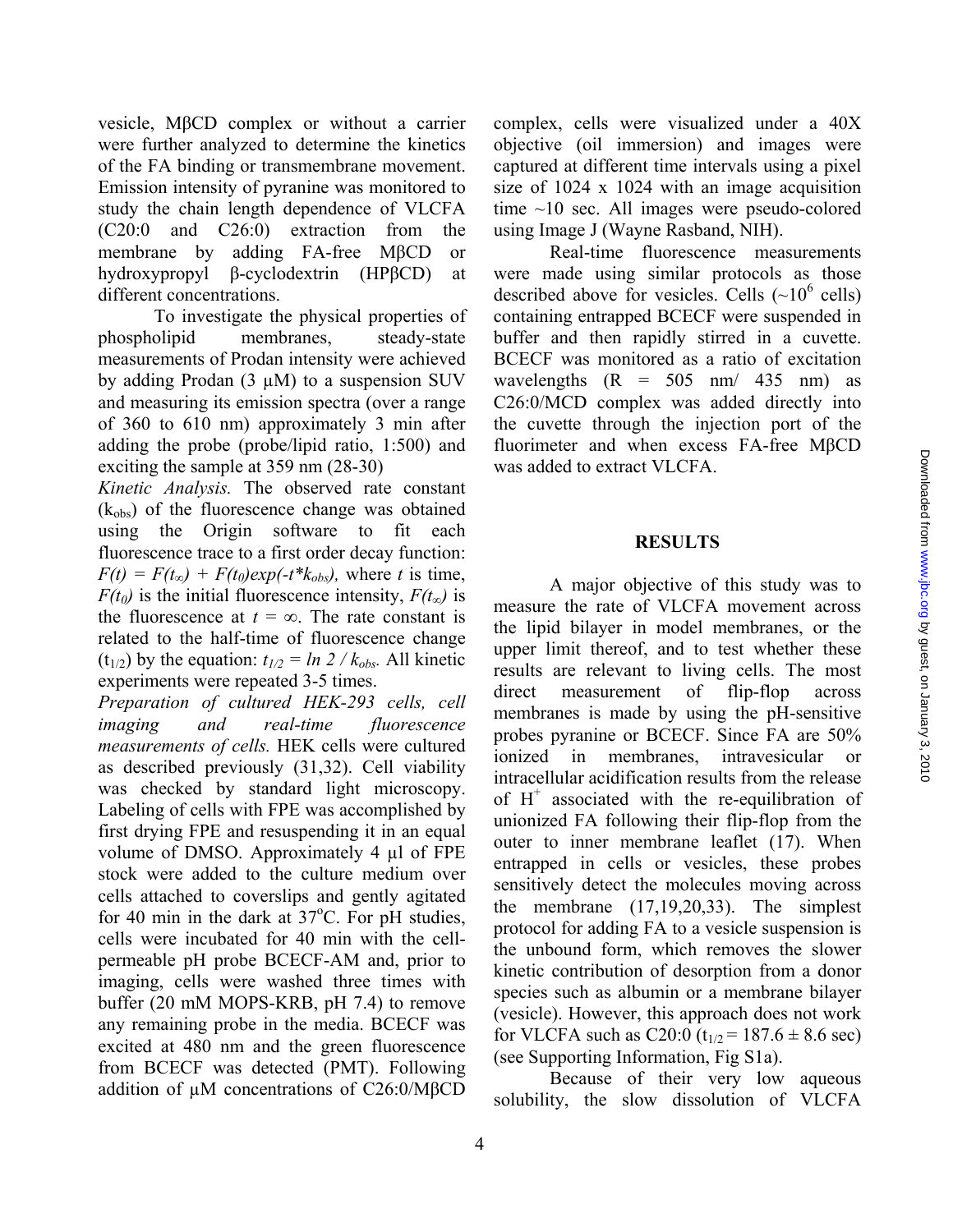aggregates in solution limits the rate of the detected change in intravesicular pH. To reduce the aqueous concentration of VLCFA to below their very low solubility limit, we used vesicles as donors for the transfer of VLCFA to acceptor vesicles containing pyranine. With this protocol, single exponential decreases in pyranine fluorescence was observed for the transfer of C20:0 (from SUV,  $t_{1/2} = 12.1 \pm 1.3$  sec; from LUV  $t_{1/2} = 57.2 \pm 5.1$  sec) (see Supporting Information, Fig S1b). The rate was 10-fold slower with a two carbon lengthening of the VLCFA acyl chain (C22:0 from SUV;  $t_{1/2}$  =  $117.2 \pm 6.4$  sec), in agreement with trends observed for the desorption of long-chain FA  $(20,22)$ . All observed rate constants  $(k_{obs})$  and associated half-time  $(t_{1/2})$  values for C20:0 delivered to acceptor vesicles by various methods are listed in Table 1. Although using vesicles significantly enhanced the rate of transfer by avoiding VLCFA aggregation in solution, these experiments demonstrate that the lack of novel methodologies for rapidly delivering VLCFA to membranes poses a major challenge to isolating and studying their rate of diffusion between membrane leaflets.

*Methyl-β-cyclodextrin (MβCD) as a donor and acceptor of VLCFA.* To attempt to overcome the preceding shortcomings, we developed a new protocol in which MβCD is employed as a donor with the expectation that the MβCD would release the FA much faster than a donor vesicle, into which FA partition more favorably. Clear solutions of VLCFA with 20 to 26 carbons were prepared with MβCD at concentrations suitable for sensitive fluorescence measurements (see Methods). With MβCD as a donor for C20:0, we detected a more rapid decrease  $(t_{1/2} < 5 \text{ sec})$  in the internal pH of acceptor vesicles made of PC (Fig. 1a) than when SUV were used as the donor, as shown in Table 1. Furthermore, as typically observed for uncomplexed long-chain FA (20,22), the transfer of C20:0 from MβCD was dose-dependent (Fig. 1b) within the range of C20:0/MβCD concentrations used (0.8-3 mol% C20:0 with

respect to PC). . It is also important to note that these kinetics, which represent the combined steps of C20:0 dissociation from MβCD and the subsequent rate of transmembrane movement (flip-flop), were independent of the concentration of VLCFA added to the SUV.

The reversibility of the VLCFA transmembrane transport was then investigated using experimental conditions in which FA-free MβCD was employed to extract added VLCFA from vesicles made of PC (Fig. 1c). The observation of a pH increase means that VLCFA which dissociate from the outer leaflet of the membrane to bind to MβCD are rapidly replaced by un-ionized VLCFA moving from the inner leaflet in response to the changing concentration gradient across the membrane (17). As the flipflop model predicts (17), the reverse movement of these VLCFA results in the removal of  $H^+$ from the intravesicular volume to replenish the un-ionized VLCFA at the inner leaflet. We found that the time required for extraction of the C20:0, which includes both the outward flip-flop and desorption from the membrane, are faster than 5 sec. Interestingly, the concentration of MβCD required to extract C20:0 was much higher  $(\sim 50\text{-}fold)$  than that required to deliver C20:0. Similar trends were also reported previously for complete extraction of oleic acid (C18:1) from vesicles under the same experimental conditions. For oleate, the concentration of MβCD is also higher than that required for delivery, but much lower than that required for the C20:0 (34), thus further reflecting the more favorable partitioning of VLCFA into membranes.

The above results for C20:0 in Fig. 1a  $&$ 1b obtained using pyranine entrapped in acceptor vesicles reflect the combined kinetic steps of: (i) dissociation of the VLCFA from various donors; (ii) adsorption of the VLCFA into the outer leaflet of the vesicle, and (iii) flipflop across the bilayer, the last step which is directly detected by pyranine. To study the VLCFA more systematically and to make a separate measurement of adsorption, we used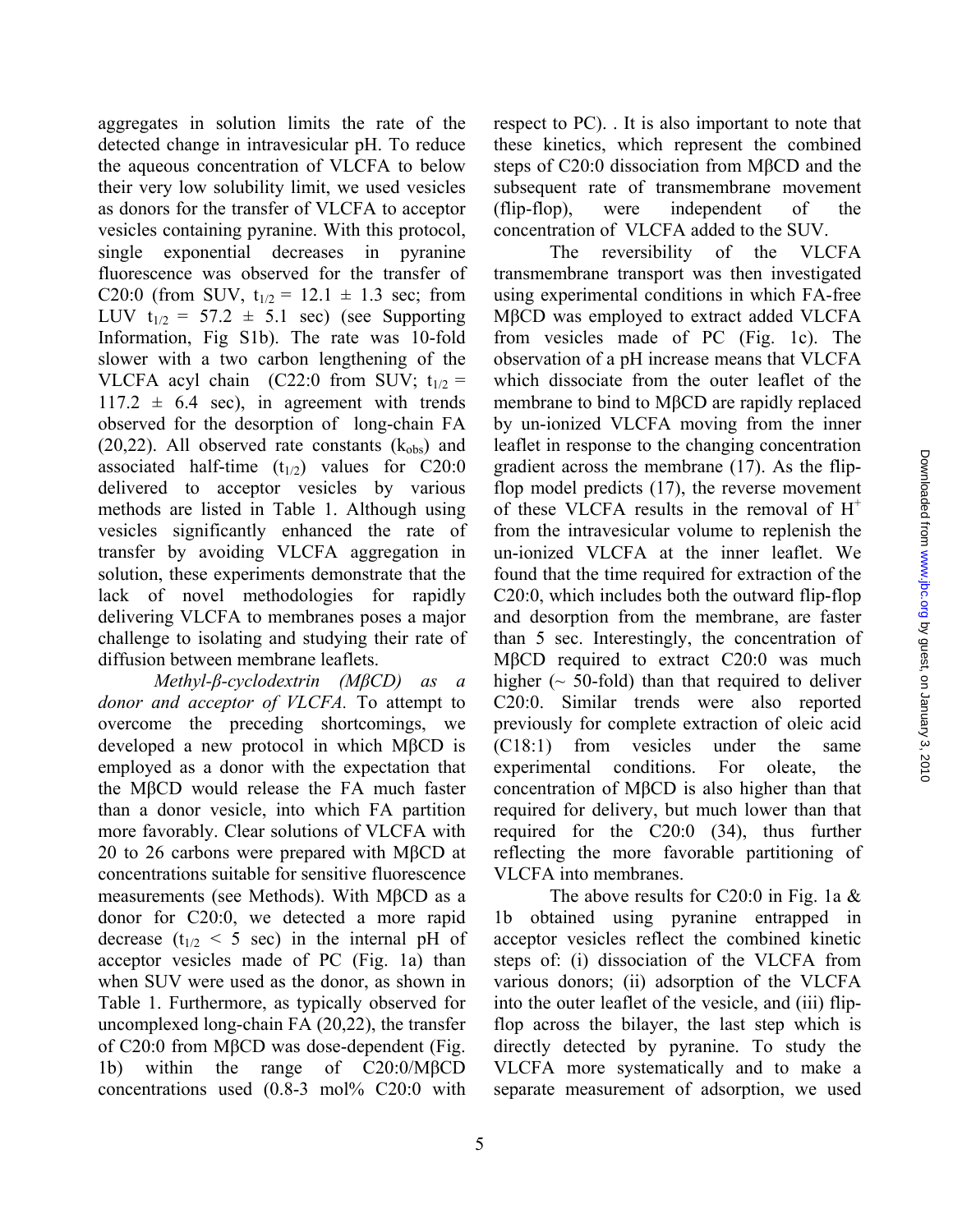acceptor vesicles (SUV and LUV) labeled with the probe FPE in the outer leaflet and containing entrapped pyranine. FPE is a fluorescein-labeled phosphatidylethanolamine phospholipid which responds to changes in membrane surface potential that occur with the binding of charged particles at the membrane surface (20,26). For C20:0 delivered from MβCD, we observed a rapid decrease in FPE fluorescence  $(t_{1/2} < 5 \text{ sec})$ induced by the binding of negatively-charged VLCFA anions (Fig. 2a) and a simultaneous rapid decrease ( $t_{1/2}$  < 5 sec) in pH, as detected by entrapped pyranine in the same vesicles (Fig. 2b). Similar results were also obtained for 22:0, 24:0, and 26:0 in PC vesicles (*data not shown*) as well as for C26:0 in FPE-labeled model raft membranes (see Fig. 3). Furthermore, we found no differences in the kinetics for either probe in both LUV and SUV acceptor vesicles (within the detection limit of our measurements), suggesting that membrane curvature of the acceptor vesicle does not play a significant role in the movement of VLCFA across the bilayer by diffusion.

*Dependence of VLCFA kinetics on temperature and media viscosity.* To assess the thermodynamic factors contributing to the activation energy of VLCFA movement across the lipid bilayer, we monitored delivery of C20:0 from MβCD to LUV at different temperatures  $(15-45^{\circ}\text{C})$ . We found no significant change in the rate within this temperature range (see Supporting Information, Fig. S2a), indicating (within the detection limit) that there is a negligible energy barrier in the process of VLCFA transport across the bilayer membrane.

Lastly, we measured the kinetics of C20:0 transfer to vesicles from MβCD while increasing the media viscosity by adding glycerol to the buffer. We observed no significant change in the kinetics of C20:0 transfer within this range of viscosities (see Supporting Information, Fig. S2b).

*VLCFA transport across and extraction from raft model lipid membranes and HEK cells*. Because of the greater hydrophobicity of

VLCFA, they may better partition into ordered domains in biological membranes such as "rafts", where their biophysical transport could be altered. For comparison with the results obtained with vesicles composed only of PC, which consist of lipid bilayer in the liquidcrystalline state, we carried out additional studies for C20:0 and C26:0 to investigate bidirectional transfer between MβCD and raft model membranes (35-37) composed of an equimolar mixture of PC, cholesterol and sphingomyelin (SM). These membranes have been shown to contain both liquid-ordered and liquid-disordered lipid phases (28,38-41). The fluorescent probe Prodan, which partitions preferentially into liquid ordered phases (28), was used verify that we achieved a liquidordered phase in our preparation. The emission spectrum of Prodan underwent a blue shift of 60 nm (Fig. 3a), and the maximal intensity increased in the heterogeneous lipid raft model compared to the non-raft model, which is expected for the partition of Prodan into more hydrophobic region of the membrane (28).

To detect binding of the C26:0 to the outer leaflet of the bilayer of these raft model vesicles, we used FPE-labeled vesicles containing entrapped pyranine, as done for C20:0 in Fig. 2. Our results showed fast binding of C26:0  $(t_{1/2} < 5$  sec) to the raft model membrane using FPE (Fig. 3b) and equally fast transmembrane movement as detected by entrapped pyranine (Fig. 3c). Thus, the ordered domain did not result in slower adsorption of VLCFA into the outer lipid leaflet, or slower flip-flop. Because of the particular relevance of C26:0 to neurological diseases (42-44), we investigated the extraction of this VLCFA as well as C20:0 in greater depth in both PC and raft model membranes. In addition to MβCD, we also studied the extraction of hydroxypropyl beta-cyclodextrin (HPβCD) to extract these VLCFA since it is considered to be more efficient and less toxic in clinical applications of cholesterol extraction (see Discussion) (45-49). Upon addition to raft SUV (PC/SM/cholesterol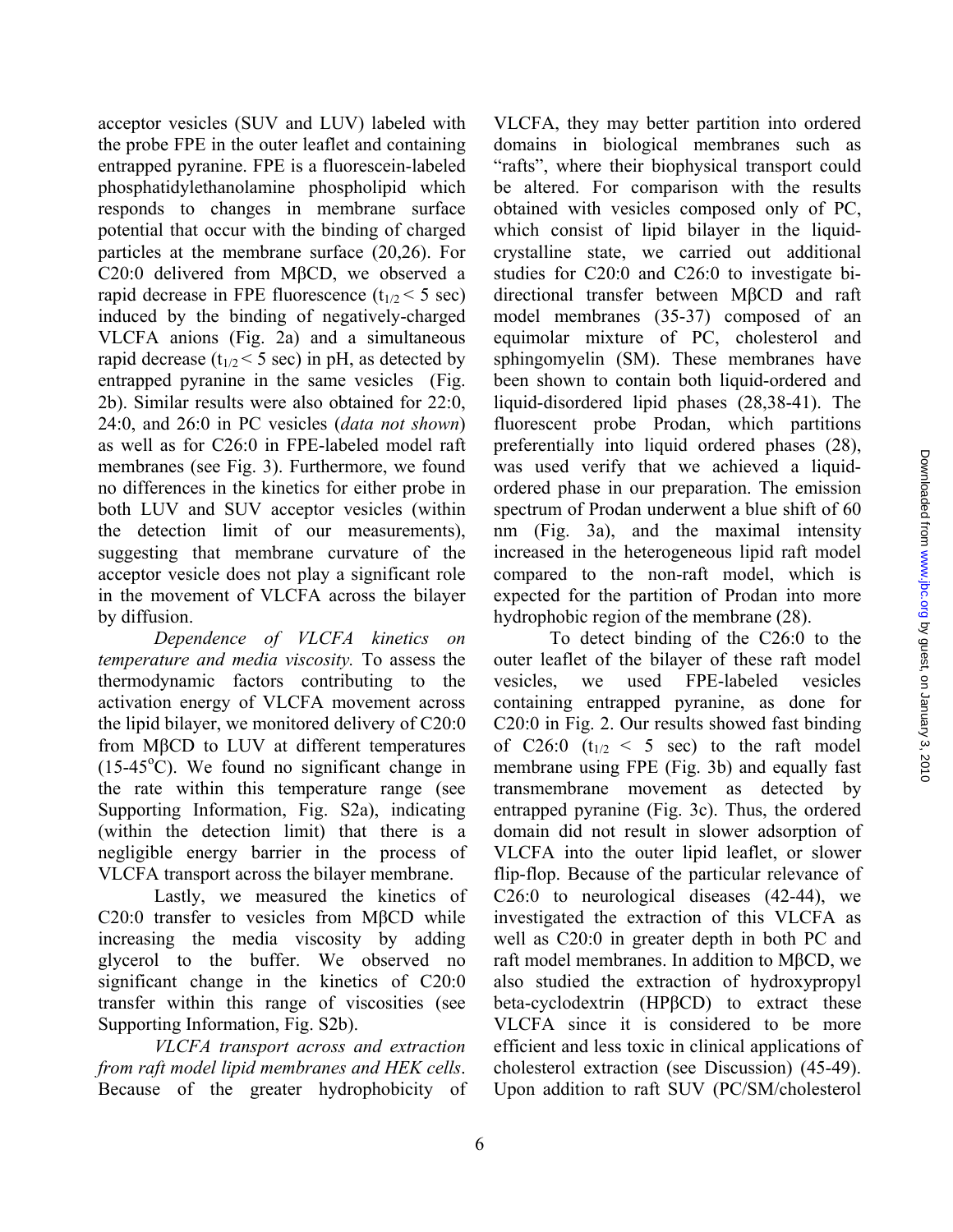ratio = 1:1:1),  $C20:0$  underwent rapid transfer from MβCD to the raft vesicles and then rapid desorption to bind to an excess of FA-free MβCD subsequently added to the suspension (Fig. 4a). A high (4 mM) concentration of MβCD was required to extract most of the C20:0, as in the case for its extraction from PC vesicles (Fig. 1c). However, a much higher concentration of HPβCD was required to extract the same amount of C20:0 (as measured by the increase in pyranine fluorescence) under similar experimental conditions (Fig. 4b). In parallel experiments, we observed rapid transfer and flipflop of C26:0 (as in Fig. 3), but its extraction was measurably slower  $(t_{1/2} = 24.5 \pm 2.1 \text{ sec})$ than that for C20:0 ( $t_{1/2}$  < 10 sec). Subsequently, we conducted experiments with vesicles composed of PC and SM, but without cholesterol (Fig. 4c inset), as well as vesicles composed of only PC (*data not shown*) to further investigate i) the effect of the model membrane structure and ii) to eliminate the possible complication of cholesterol extraction from our raft model membranes by the high MβCD concentrations added to extract C26:0 from the membrane. These comparative data indicate that enough cholesterol remained in the model raft bilayer to maintain an ordered phase that decreased the rate of extraction of C26:0. We also compared the ability of HPβCD to extract C26:0 from the raft SUV and found that a very high concentration of HPβCD (> 22 mM) extracted very little C26:0, whereas MβCD (13 mM) extracted a large proportion of the C26:0 (Fig. 4d). As a control experiment, an equivalent amount of HPβCD (FA-free) was added to a suspension of vesicles before adding the C26:0, and a small pH increase was observed as traces of FA were removed from the membrane.

To test the biological relevance of our raft model system and to examine the effects of more complex biological membranes on the transmembrane movement of VLCFA, we added C26:0/MβCD complex to a suspension of HEK cells containing the pH probe BCECF. We have previously used HEK cells to study long-chain

fatty acid binding and flip-flop in part because the metabolism of the fatty acid is very slow, allowing transport processes to be observed (31,32). As with model membrane and model raft lipid vesicles, we observed a rapid decrease in BCECF fluorescence  $(t_{1/2} < 5 \text{ sec})$  induced by the arrival of VLCFA at the cytosolic membrane leaflet (Fig. 5a). A rapid rise in fluorescence was observed (within seconds) with the subsequent addition of MβCD (Fig. 5b), indicating the extraction of unesterified VLCFA and consistent with the expected slow rate of VLCFA metabolism. Parallel cell imaging studies confirm a loss of FPE fluorescence at the outer membrane as C26:0 binds to the cell surface (see Supporting Information, Fig. S3) and a decrease of entrapped BCECF fluorescence after a 3 min incubation with C26:0 delivered using MβCD (Fig. 5c,d).

### **DISCUSSION**

In humans, the abundance of saturated FA decreases precipitously after a chain length of 18 carbons is reached. For example, glycerophospholipids in the normal brain contain 100 times more C18:0 than C20:0 (50). It is well established that VLCFA are required for membrane structure, and their content in sphingolipids is higher than in other glycerophospholipids, but when their overall levels increase in a membrane, their effects become deleterious (50). Elevated levels of VLCFA, both esterified and unesterified, in plasma and in neural tissues are markers for peroxisomal diseases including ALD. However, it is not yet clear whether these FA are causative agents. The extremely low aqueous solubility of the VLCFA has hampered their study in biophysical and physiological experiments.

This study reports new findings regarding the biophysics of VLCFA membrane transport that have potential relevance to mechanisms and therapies for neurological diseases marked by the accumulation of VLCFA. First, we used MβCD as a tool to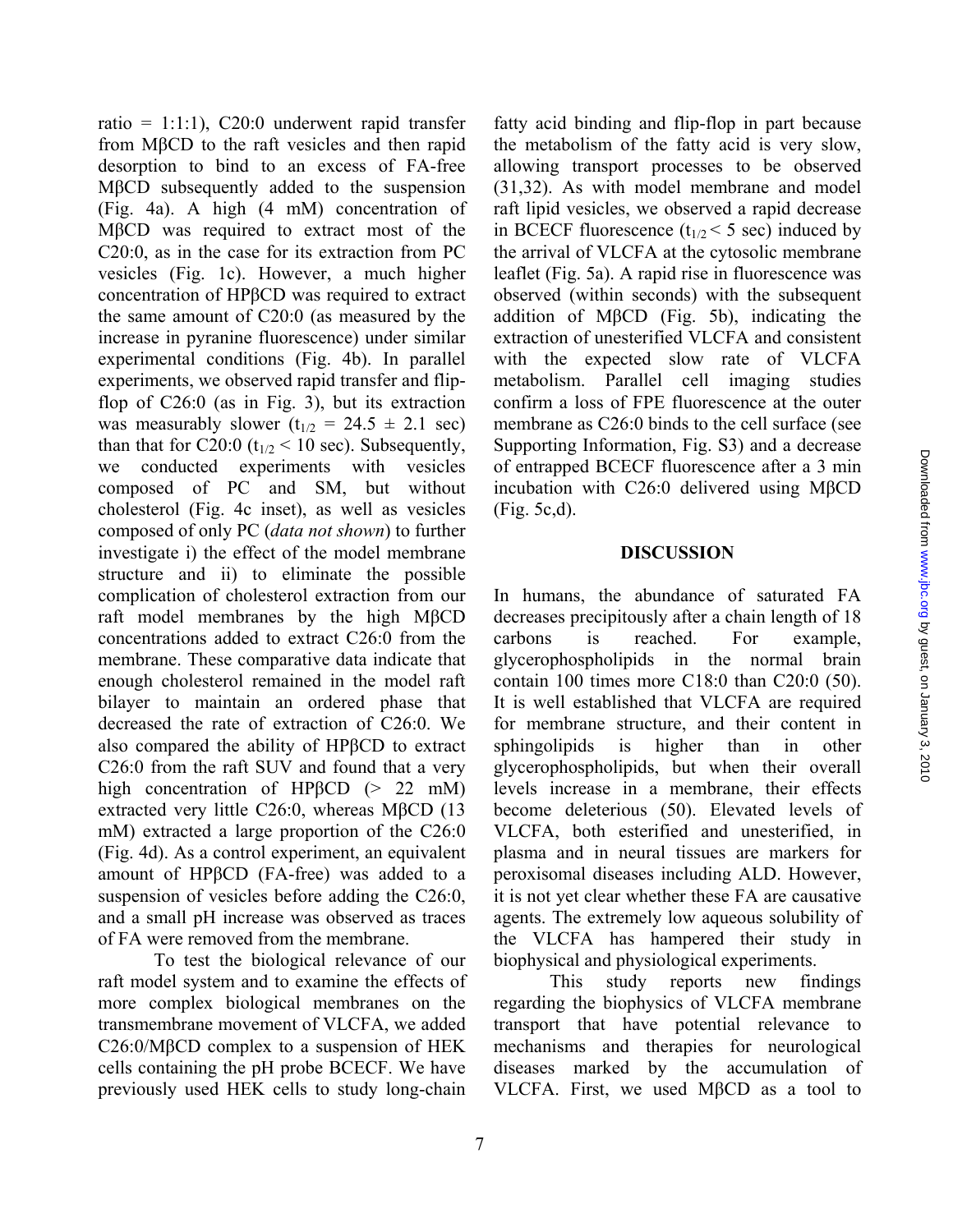solubilize VLCFA to provide a new means of rapidly delivering VLCFA to the membrane surface in order to facilitate studies of their translocation across the lipid bilayer of a protein-free model membrane. Using this approach, we showed rapid  $(t_{1/2} < 5 \text{ sec})$  transfer of VLCFA from soluble VLCFA/MβCD complexes to vesicles. The surface probe FPE detected adsorption of the VLCFA into the outer monolayer of vesicles, and the entrapped pH dye pyranine, the flip-flop of VLCFA to the inner monolayer. These events occurred simultaneously within the time resolution of the online fluorescence experiment (Fig. 2 & 3), consistent with previous findings for long chain FA (19,20). Interestingly, membrane curvature did not have a measurable effect on these processes in the case of VLCFA.

The novel results obtained with our strategies provide the first conclusive evidence that VLCFA (20-26 carbons) diffuse rapidly across a phospholipid bilayer (liquid crystalline matrix and in a mixed phospholipid raft model matrix) without the requirement for a protein transporter. The results with the raft model membranes and HEK cells validate the data obtained in simple model membranes and suggest that VLCFA will diffuse rapidly in biological membranes, even in the presence of more ordered membrane domains. With this new knowledge, it is unlikely that a protein such as the ALDP is required to transport VLCFA across peroxisomal membranes, and reasons for VLCFA accumulation are not likely due to disregulated transmembrane transport by a protein. Other mechanisms, including disregulated transport and/or metabolism of the membrane impermeable acyl-CoA (51), now appear more plausible and worthy of investigation.

The second new finding, the extraction of VLCFA, especially C26:0, from lipid membranes by MβCD, may provide a new therapeutic approach. In the case of C26:0, the previously reported  $t_{1/2}$  of dissociation from model membranes to acceptors (vesicle and

albumin) is four orders of magnitude slower than that for dietary 18-carbon FA (24). This led us to hypothesize that the longevity of the VLCFA in a membrane would enhance its deleterious effects, and make it more difficult to remove from the site(s) where it exerts these effects. The present study shows that VLCFA are rapidly extracted ( $t_{1/2}$  of seconds) by excess M $\beta$ CD, representing a several-fold improvement in natural membrane dissociation rate for VLCFA such as C26:0. In another study with dietary fatty acids (oleic acid; C18:1), high concentrations of MβCD also extracted these FA from vesicles (52) but with a rate comparable to the known faster rates of their dissociation from membrane (22,24), thus offering no further enhancement of extraction rates.

The result for C26:0 is not altogether unexpected, since cholesterol is also extracted from membranes on the same time scale (53). In model membranes (without adding MβCD), cholesterol and C26:0 have the same hydrophobicity and the same slow rate of dissociation. Moreover, the concentration of MβCD needed to extract most or all of the C26:0 in our model membranes was comparable to the concentration used to extract cholesterol from cell membranes (mM).

Most therapeutic approaches for the treatment of ALD/AMN patients thus far have focused on preventing the accumulation of VLCFA, either by imposing dietary restrictions or addition of Lorenzo's Oil to the diet (54-57). These therapies are more successful in lowering plasma levels of VLCFA than in lowering levels of VLCFA in the brain. Currently, there are no tools for extracting the abnormal levels of unesterifed VLCFA which have already accumulated in membranes. Our new findings showing that MβCD can rapidly extract VLCFA from phospholipid bilayers and cell membranes suggest that a more effective therapy could come from new methods that focus on reducing the concentration of unesterified VLCFA in the plasma and in plasma membranes of cells in contact with the circulation system.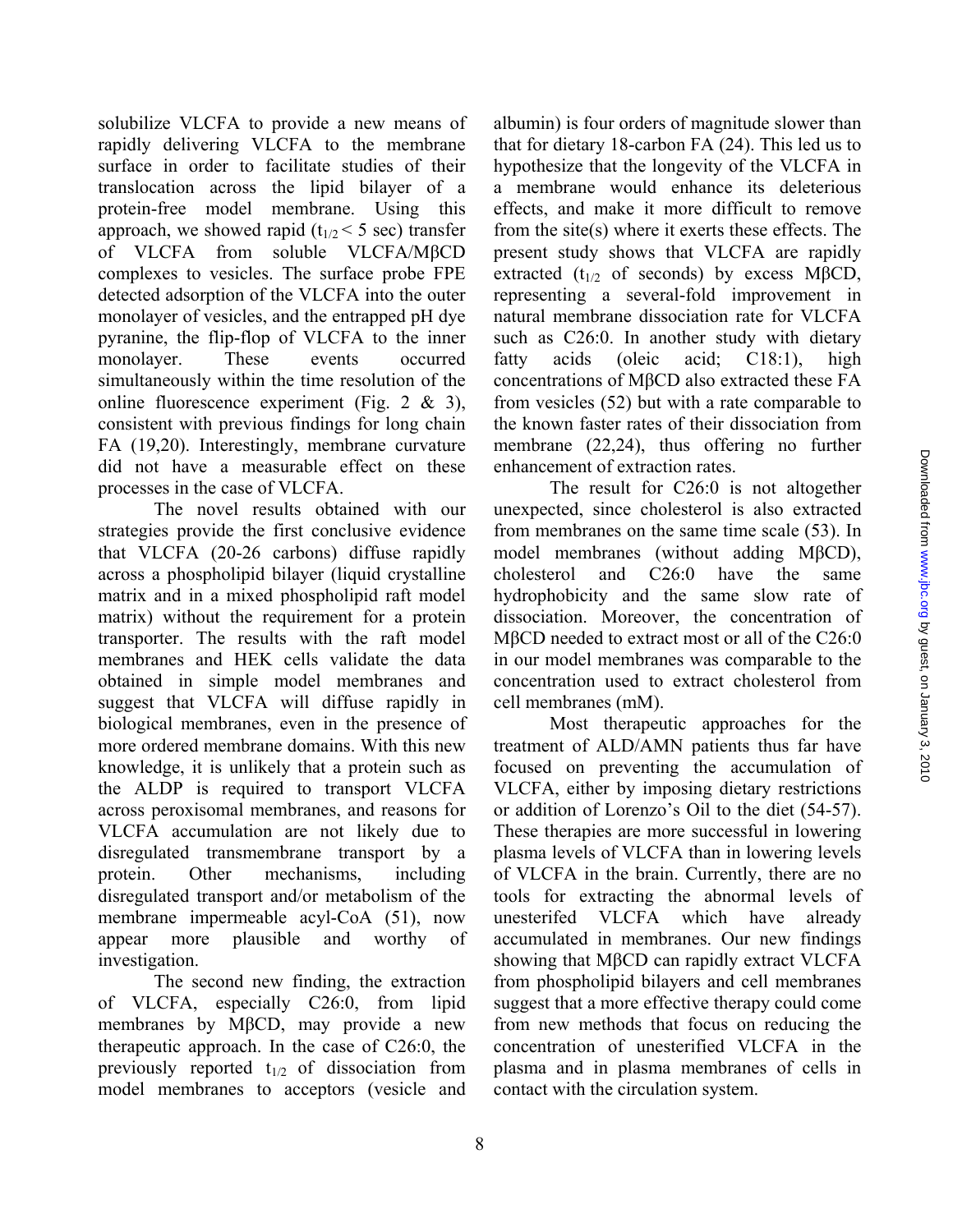Interestingly, cyclodextrins have recently been reported to correct NPC1-null mouse models of disease, Niemann-Pick type C, a neurodegenerative disorder characterized by greatly altered somatic cholesterol metabolism (45,58). Treatment with hydroxypropyl-βcyclodextrins (HPβCD), delayed neurological symptoms and decreased cholesterol storage in the liver. Very recently, pilot tests in children with Niemann-Pick C disease began after FDA approval of HPβCD for this purpose. We compared the ability of MβCD and HPβCD for extraction of C26:0 from our model membranes and found that MβCD was much more effective for C26:0, although both cyclodextrins effectively extracted C20:0 from membranes (Fig. 4). Since HPβCD is considered to be less

toxic for these types of treatments, further studies of the effectiveness of different cyclodextrins are needed. We have initiated collaborative studies of the effect of excess VLCFA (intravenous infusion as a MβCD complex) on demyelination in a mouse model. These studies will then be extended to test the reversibility with the infusion of FA-free cyclodextrins.

We thank Florian Eichler for many helpful comments.

This work was supported by funding from the NIH (Grant No. HL26335)

#### **REFERENCES**

- 1. Moser, H. W., and Moser, A. B. (1996) *Lipids* **31 Suppl**, S141-144
- 2. Eichler, F. S., Ren, J. Q., Cossoy, M., Rietsch, A. M., Nagpal, S., Moser, A. B., Frosch, M. P., and Ransohoff, R. M. (2008) *Ann Neurol* **63**, 729-742
- 3. Grkovic, S., Dordevic, M., Nikolic, R., Zivancevic-Simonovic, S., and Puzigaca, Z. (2007) *Med Pregl* **60**, 401-403
- 4. Hein, S., Schonfeld, P., Kahlert, S., and Reiser, G. (2008) *Hum Mol Genet* **17**, 1750-1761
- 5. Heinzer, A. K., Watkins, P. A., Lu, J. F., Kemp, S., Moser, A. B., Li, Y. Y., Mihalik, S., Powers, J. M., and Smith, K. D. (2003) *Hum Mol Genet* **12**, 1145- 1154
- 6. Steinberg, S., Jones, R., Tiffany, C., and Moser, A. (2008) *Curr Protoc Hum Genet* **Chapter 17**, Unit 17 16
- 7. Poggi-Travert, F., Fournier, B., Poll-The, B. T., and Saudubray, J. M. (1995) *J Inherit Metab Dis* **18 Suppl 1**, 1-18
- 8. Singh, H., Derwas, N., and Poulos, A. (1987) *Arch Biochem Biophys* **257**, 302- 314
- 9. Singh, H., Derwas, N., and Poulos, A. (1987) *Arch Biochem Biophys* **259**, 382- 390
- 10. Singh, H., Derwas, N., and Poulos, A. (1987) *Arch Biochem Biophys* **254**, 526- 533
- 11. van Roermund, C. W., Visser, W. F., Ijlst, L., van Cruchten, A., Boek, M., Kulik, W., Waterham, H. R., and Wanders, R. J. (2008) *FASEB J* **22**, 4201-4208
- 12. Kemp, S., Valianpour, F., Denis, S., Ofman, R., Sanders, R. J., Mooyer, P., Barth, P. G., and Wanders, R. J. (2005) *Mol Genet Metab* **84**, 144-151
- 13. Corzo, D., Gibson, W., Johnson, K., Mitchell, G., LePage, G., Cox, G. F., Casey, R., Zeiss, C., Tyson, H., Cutting, G. R., Raymond, G. V., Smith, K. D., Watkins,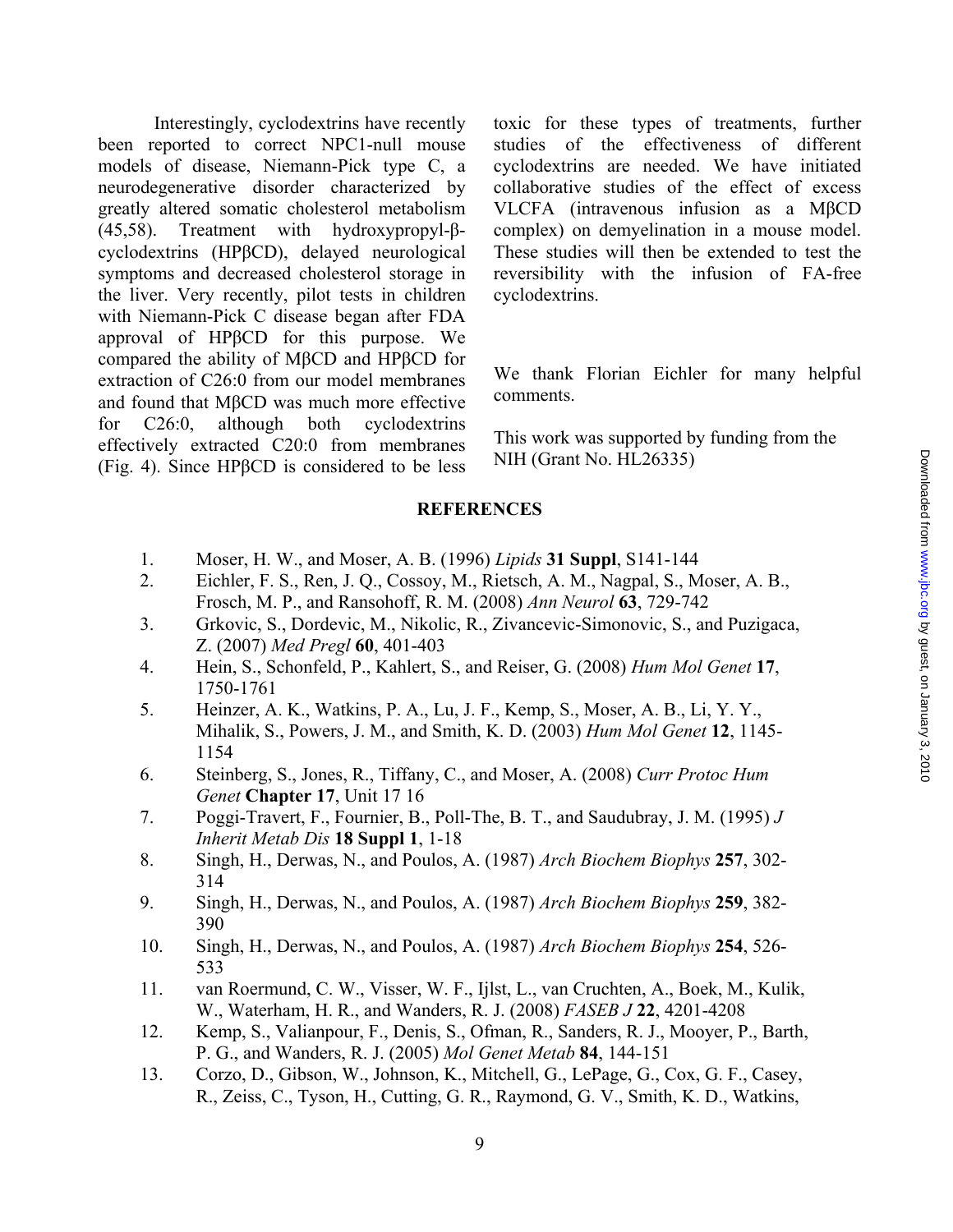P. A., Moser, A. B., Moser, H. W., and Steinberg, S. J. (2002) *Am J Hum Genet* **70**, 1520-1531

- 14. Cartier, N., Lopez, J., Moullier, P., Rocchiccioli, F., Rolland, M. O., Jorge, P., Mosser, J., Mandel, J. L., Bougneres, P. F., Danos, O., and et al. (1995) *Proc Natl Acad Sci U S A* **92**, 1674-1678
- 15. Hettema, E. H., and Tabak, H. F. (2000) *Biochim Biophys Acta* **1486**, 18-27
- 16. Kamp, F., Guo, W., Souto, R., Pilch, P. F., Corkey, B. E., and Hamilton, J. A. (2003) *J Biol Chem* **278**, 7988-7995
- 17. Kamp, F., and Hamilton, J. A. (1992) *Proc Natl Acad Sci U S A* **89**, 11367-11370
- 18. Kleinfeld, A. M., Chu, P., and Romero, C. (1997) *Biochemistry* **36**, 14146-14158
- 19. Simard, J. R., Kamp, F., and Hamilton, J. A. (2008) *Biophys J* **94**, 4493-4503
- 20. Simard, J. R., Pillai, B. K., and Hamilton, J. A. (2008) *Biochemistry* **47**, 9081- 9089
- 21. Veerkamp, J. H., and Maatman, R. G. (1995) *Prog Lipid Res* **34**, 17-52
- 22. Zhang, F., Kamp, F., and Hamilton, J. A. (1996) *Biochemistry* **35**, 16055-16060
- 23. Choi, J. K., Ho, J., Curry, S., Qin, D., Bittman, R., and Hamilton, J. A. (2002) *J Lipid Res* **43**, 1000-1010
- 24. Ho, J. K., Moser, H., Kishimoto, Y., and Hamilton, J. A. (1995) *J Clin Invest* **96**, 1455-1463
- 25. Orosz, D. E., and Garlid, K. D. (1993) *Anal Biochem* **210**, 7-15
- 26. Wall, J., Golding, C. A., Van Veen, M., and O'Shea, P. (1995) *Mol Membr Biol* **12**, 183-192
- 27. Asawakarn, T., Cladera, J., and O'Shea, P. (2001) *J Biol Chem* **276**, 38457-38463
- 28. Bondar, O. P., and Rowe, E. S. (1999) *Biophys J* **76**, 956-962
- 29. Macgregor, R. B., and Weber, G. (1986) *Nature* **319**, 70-73
- 30. Weber, G., and Farris, F. J. (1979) *Biochemistry* **18**, 3075-3078
- 31. Meshulam, T., Simard, J. R., Wharton, J., Hamilton, J. A., and Pilch, P. F. (2006) *Biochemistry* **45**, 2882-2893
- 32. Simard, J. R., Meshulam, T., Pillai, B. K., Kirber, M. T., Brunaldi, K., Xu, S., Pilch, P. F., and Hamilton, J. A. (2009) *J Lipid Res*
- 33. Kamp, F., Zakim, D., Zhang, F., Noy, N., and Hamilton, J. A. (1995) *Biochemistry* **34**, 11928-11937
- 34. Hamilton, J. A., and Brunaldi, K. (2007) *J Mol Neurosci* **33**, 12-17
- 35. Dietrich, C., Bagatolli, L. A., Volovyk, Z. N., Thompson, N. L., Levi, M., Jacobson, K., and Gratton, E. (2001) *Biophys J* **80**, 1417-1428
- 36. Putzel, G. G., and Schick, M. (2009) *Biophys J* **96**, 4935-4940
- 37. Rawicz, W., Smith, B. A., McIntosh, T. J., Simon, S. A., and Evans, E. (2008) *Biophys J* **94**, 4725-4736
- 38. Krasnowska, E. K., Bagatolli, L. A., Gratton, E., and Parasassi, T. (2001) *Biochim Biophys Acta* **1511**, 330-340
- 39. Krasnowska, E. K., Gratton, E., and Parasassi, T. (1998) *Biophys J* **74**, 1984-1993
- 40. Massey, J. B., She, H. S., and Pownall, H. J. (1985) *Biochemistry* **24**, 6973-6978
- 41. Tamai, N., Uemura, M., Goto, M., Matsuki, H., and Kaneshina, S. (2008) *Colloids Surf B Biointerfaces* **65**, 213-219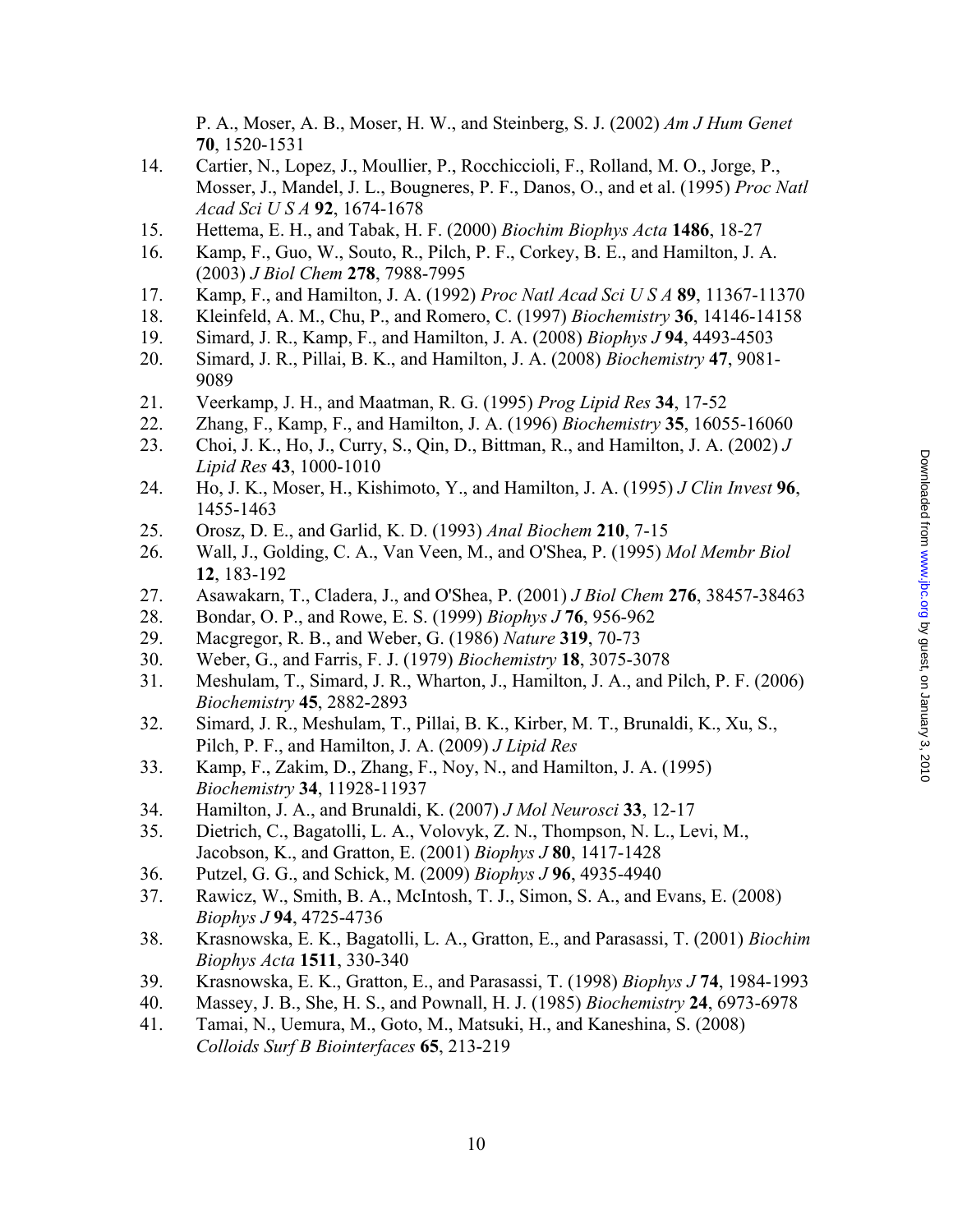- 42. Deon, M., Garcia, M. P., Sitta, A., Barschak, A. G., Coelho, D. M., Schimit, G. O., Pigatto, M., Jardim, L. B., Wajner, M., Giugliani, R., and Vargas, C. R. (2008) *Metab Brain Dis* **23**, 43-49
- 43. Di Biase, A., Avellino, C., Pieroni, F., Quaresima, T., Grisolia, A., Cappa, M., and Salvati, S. (1997) *Neurochem Res* **22**, 327-331
- 44. Whitcomb, R. W., Linehan, W. M., and Knazek, R. A. (1988) *J Clin Invest* **81**, 185-188
- 45. Camargo, F., Erickson, R. P., Garver, W. S., Hossain, G. S., Carbone, P. N., Heidenreich, R. A., and Blanchard, J. (2001) *Life Sci* **70**, 131-142
- 46. Kilsdonk, E. P., Yancey, P. G., Stoudt, G. W., Bangerter, F. W., Johnson, W. J., Phillips, M. C., and Rothblat, G. H. (1995) *J Biol Chem* **270**, 17250-17256
- 47. Kritharides, L., Kus, M., Brown, A. J., Jessup, W., and Dean, R. T. (1996) *J Biol Chem* **271**, 27450-27455
- 48. Rawyler, A., and Siegenthaler, P. A. (1996) *Biochim Biophys Acta* **1278**, 89-97
- 49. Yancey, P. G., Rodrigueza, W. V., Kilsdonk, E. P., Stoudt, G. W., Johnson, W. J., Phillips, M. C., and Rothblat, G. H. (1996) *J Biol Chem* **271**, 16026-16034
- 50. Theda, C., Moser, A. B., Powers, J. M., and Moser, H. W. (1992) *J Neurol Sci* **110**, 195-204
- 51. Boylan, J. G., and Hamilton, J. A. (1992) *Biochemistry* **31**, 557-567
- 52. Brunaldi, K., Huang, N., and Hamilton, J. A. (2009) *J Lipid Res*
- 53. Hamilton, J. A. (2003) *Curr Opin Lipidol* **14**, 263-271
- 54. Moser, H. W. (1995) *J Neuropathol Exp Neurol* **54**, 740-745
- 55. Moser, H. W., and Borel, J. (1995) *Annu Rev Nutr* **15**, 379-397
- 56. Moser, H. W., Moser, A. B., Hollandsworth, K., Brereton, N. H., and Raymond, G. V. (2007) *J Mol Neurosci* **33**, 105-113
- 57. van Geel, B. M., Assies, J., Haverkort, E. B., Koelman, J. H., Verbeeten, B., Jr., Wanders, R. J., and Barth, P. G. (1999) *J Neurol Neurosurg Psychiatry* **67**, 290- 299
- 58. Liu, B., Turley, S. D., Burns, D. K., Miller, A. M., Repa, J. J., and Dietschy, J. M. (2009) *Proc Natl Acad Sci U S A* **106**, 2377-2382
- 59. Covey, S. D., Brunet, R. H., Gandhi, S. G., McFarlane, N., Boreham, D. R., Gerber, G. E., and Trigatti, B. L. (2007) *Biochem Biophys Res Commun* **355**, 67- 71
- 60. Frank, P. G., Marcel, Y. L., Connelly, M. A., Lublin, D. M., Franklin, V., Williams, D. L., and Lisanti, M. P. (2002) *Biochemistry* **41**, 11931-11940
- 61. Klymchenko, A. S., Duportail, G., Demchenko, A. P., and Mely, Y. (2004) *Biophys J* **86**, 2929-2941
- 62. Wilson-Ashworth, H. A., Bahm, Q., Erickson, J., Shinkle, A., Vu, M. P., Woodbury, D., and Bell, J. D. (2006) *Biophys J* **91**, 4091-4101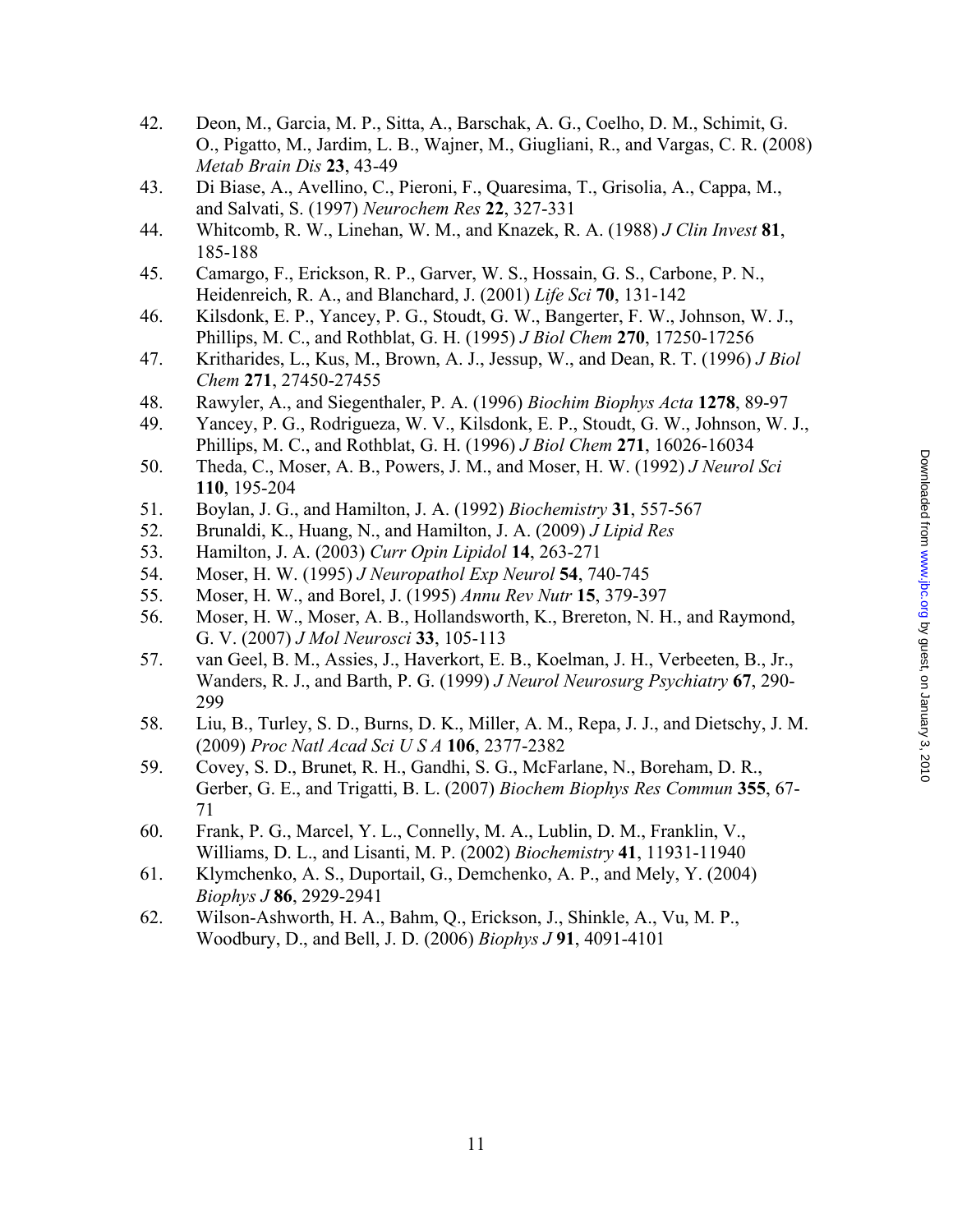### **FOOTNOTES**

\*This work is supported in part by Grant NIH-NHLBI 2P01 HL26335-21.

The abbreviations are: FA, fatty acid; VLCFA, very long chain fatty acid, AMN, adrenomyeloneuropathy; ALD, adrenoleukodystrophy; PC, phosphatidylcholine, MβCD, methyl-beta-cyclodextrin; HPβCD, hydroxypropyl-beta-cyclodextrin; ALDP, adrenoleukodystropy protein; VLACS, very long chain acyl CoA synthetase activity; SM, sphingomyelin; FPE; fluorescein-phosphatidylethanolamine

#### **KEYWORDS**

VLCFA, lipid raft, transport, membrane, FPE, peroxisomal disorders

#### **FIGURE LEGENDS**

Fig. 1. Binding and extraction of arachidic acid (C20:0) from SUV/LUV containing pyranine. **A.** Addition of C20:0 complexed to donor SUV (12 mol% relative to PC) results in the slow arrival ( $t_{1/2}$  ~11 sec) of these VLCFA at the inner membrane leaflet of acceptor vesicles. *Note: Vesicle and acceptor donors were mixed in a 1:1 ratio such that the net transfer of VLCFA was ~ 6 mole% to the acceptor vesicles.* Delivery of C20:0 complexed to MβCD (6 mole% relative to PC) was much faster ( $t_{1/2}$  < 5 sec), suggesting that the slow transfer of C20:0 from SUV is the result of its slow desorption from the donor membrane. The fluorescence trace of C20:0 transfer from donor to acceptor SUV was fitted as a single exponential function to obtain the kinetic rate constant ( $k_{obs}$ ) or half-time of fluorescence decay ( $t_{1/2}$ ). MβCD effectively increases C20:0 solubility, enhances rapid delivery to the outer membrane, allowing the fast flipflop of VLCFA to the inner leaflet to be monitored independent of slower kinetic steps. The magnitude of pH drop was the same in both experiments, indicating that an equal amount of C20:0 was delivered to the acceptor membrane. **B.** The transfer of C20:0 from MβCD (0.8-3 mole% relative to PC) to acceptor SUV is dose-dependant. The addition of increasing amounts of C20:0 complexed with MβCD resulted in larger pH decreases as predicted by the flip-flop model (17). **C.** Extraction of C20:0 from pre-loaded LUV (6 mol% relative to PC) by MβCD. The addition of MβCD causes (black arrow) C20:0 to leave the LUV, resulting in an increase in pyranine fluorescence, as expected (17). Different concentrations of MβCD (1.2, 2.5, 5 mM) resulted in a dose-dependent fluorescence increase. It is interesting to note that the concentrations of MβCD required to extract C20:0 from membranes under these conditions  $(\sim 5-7 \text{ mM})$  was similar to concentration classically employed to extract cholesterol from membranes (59,60). All traces shown are representative traces from at least 3 independent experiments.

Fig. 2. Binding and transmembrane movement of arachidic acid (C20:0) across the membrane bilayer of LUV, **A.** Partitioning of C20:0 (6 mole% relative to PC) to LUV was detected using surface potential probe FPE. Addition of a single dose of C20:0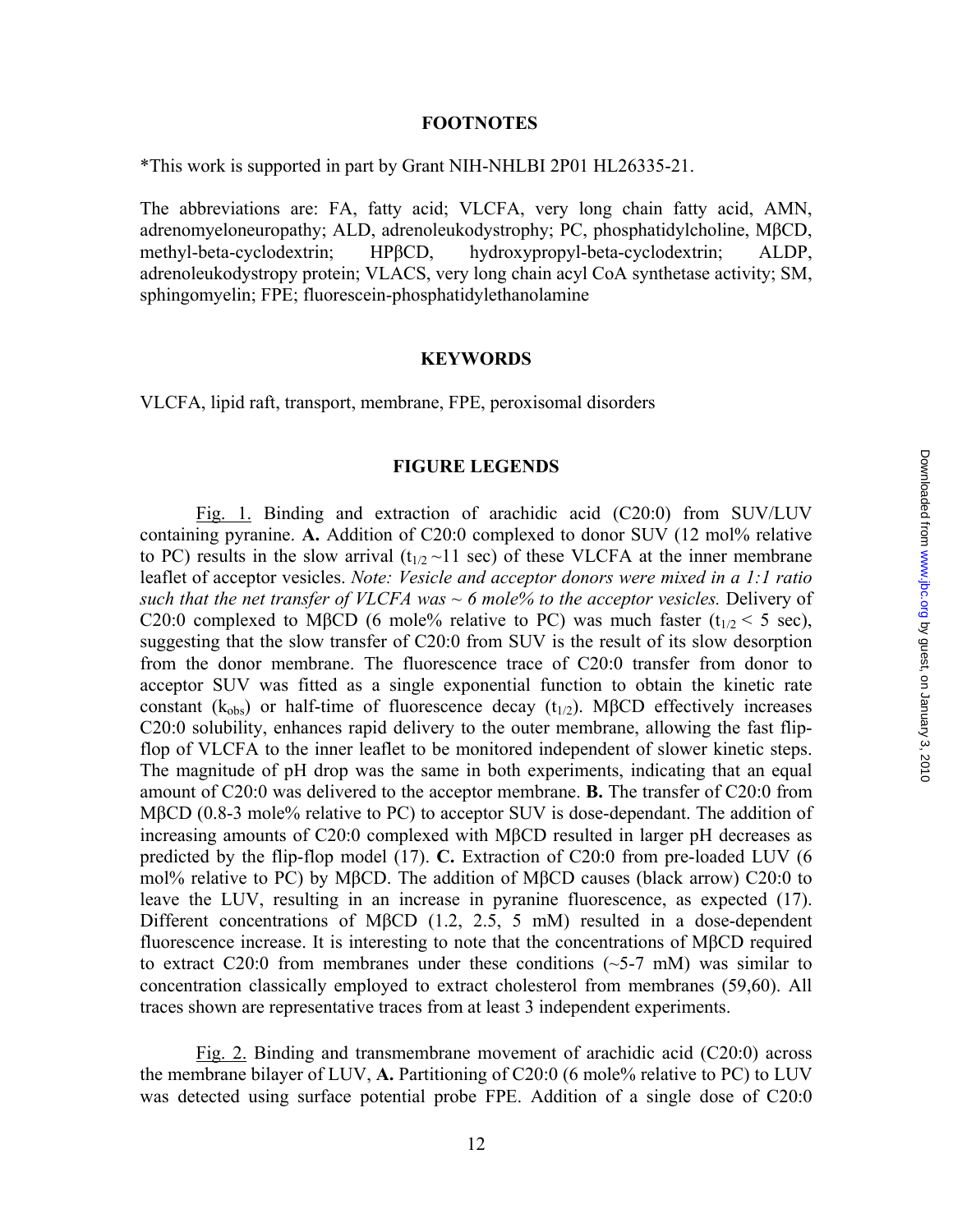complexed to MβCD to acceptor LUV labeled with FPE results in fast decrease in FPE fluorescence  $(t_{1/2} < 5 \text{ sec})$  as the VLCFA bind quickly to the outer membrane leaflet. **B.** The flip-flop of C20:0 to the inner membrane leaflet was accomplished by using entrapped pyranine. The addition of C20:0 (6 mole% relative to PC) also resulted in a rapid decrease in pyranine fluorescence  $(t_{1/2} < 5 \text{ sec})$ . Since our dual-fluorescence approach reports on events simultaneously at each side of the membrane, our results clearly demonstrate the rapid flip-flop of VLCFA in LUV, which have a lower surface curvature than SUV and more closely model the curvature of the plasma membrane. All traces shown are representative traces from at least 3 independent experiments.

Fig. 3. Flip-flop of hexacosanoic acid (C26:0) in a raft model lipid membrane. Model raft membranes were prepared using PC, sphingomyelin and cholesterol (mixed 1:1:1) and labeled with surface potential probe FPE on the outer membrane and containing the pH sensitive dye pyranine. Prodan is an environmentally-sensitive probe (30,61,62) and was used to differentiate raft model membranes from the non-raft regions of membrane. **A.** As expected, the emission spectra of the Prodan shows a large blue shift in the lipid raft model compared to the non-raft PC bilayer. B. Addition of C26:0/MβCD complex (6 mole% relative to PC) to the acceptor raft model SUV labeled with FPE showed that C26:0 binds rapidly to the outer membrane leaflet. **C.** The response of entrapped pyranine indicated rapid flip-flop of C26:0 (6 mole% relative to PC) to the inner leaflet. These measurements demonstrate that VLCFA diffuse across more complex and rigid protein-free model membranes with a  $t_{1/2}$  < 5 sec. All traces shown are representative traces from at least 3 independent experiments.

Fig.4. Bi-directional studies of the transmembrane movement of arachidic acid (C20:0) and hexacosanoic acid (C26:0) across the membrane bilayer. **A.** Upon addition of C20:0/MβCD complex (6 mole% relative to PC) to raft SUV, fast flip-flop was observed  $(t_{1/2} \le 5 \text{ sec})$  similar to that observed in non-raft model vesicles (see Fig. 3). The subsequent addition of 4 mM MβCD rapidly extracts C20:0 from the raft model membranes ( $t_{1/2}$  < 10 sec) **B.** More than 8-fold higher amounts of HP $\beta$ CD were required to extract a similar concentration of C20:0. **C.** In parallel experiments, the addition of C26:0 (6 mole% relative to PC) also showed a fast flip-flop ( $t_{1/2}$  < 5 sec) across raft model membranes, but the extraction of C26:0 from the raft membrane was much slower  $(t_{1/2} \sim 25 \text{ sec})$  when compared to the rate of extraction of C26:0 from membranes which do not contain cholesterol (inset). **D.** After addition of a similar amount of C26:0, HPβCD concentrations up to 22 mM rapidly extracted only small amounts of C26:0 from the raft SUV (inset) while 13 mM MβCD extracted a significant proportion of C26:0. *Note: Prior to the addition of C26:0 complexed with MβCD, traces of long chain FA present in the raft SUV were removed by ~2 mM of MβCD.*

Fig. 5. Transmembrane movement of VLCFA into HEK cells. Plated HEK293 cells were suspended in buffer prior to real-time fluorescence measurements in a rapidlystirred cuvette. A**.** The flip-flop of C26:0 to the cytosolic leaflet of HEK cells was accomplished by using entrapped BCECF. The addition of C26:0/MβCD complex (20  $\mu$ M) resulted in a rapid decrease in BCECF fluorescence (t<sub>1/2</sub> < 5 sec). The trace shown is representative of the traces obtained from at least 3 independent experiments. **B.** The flip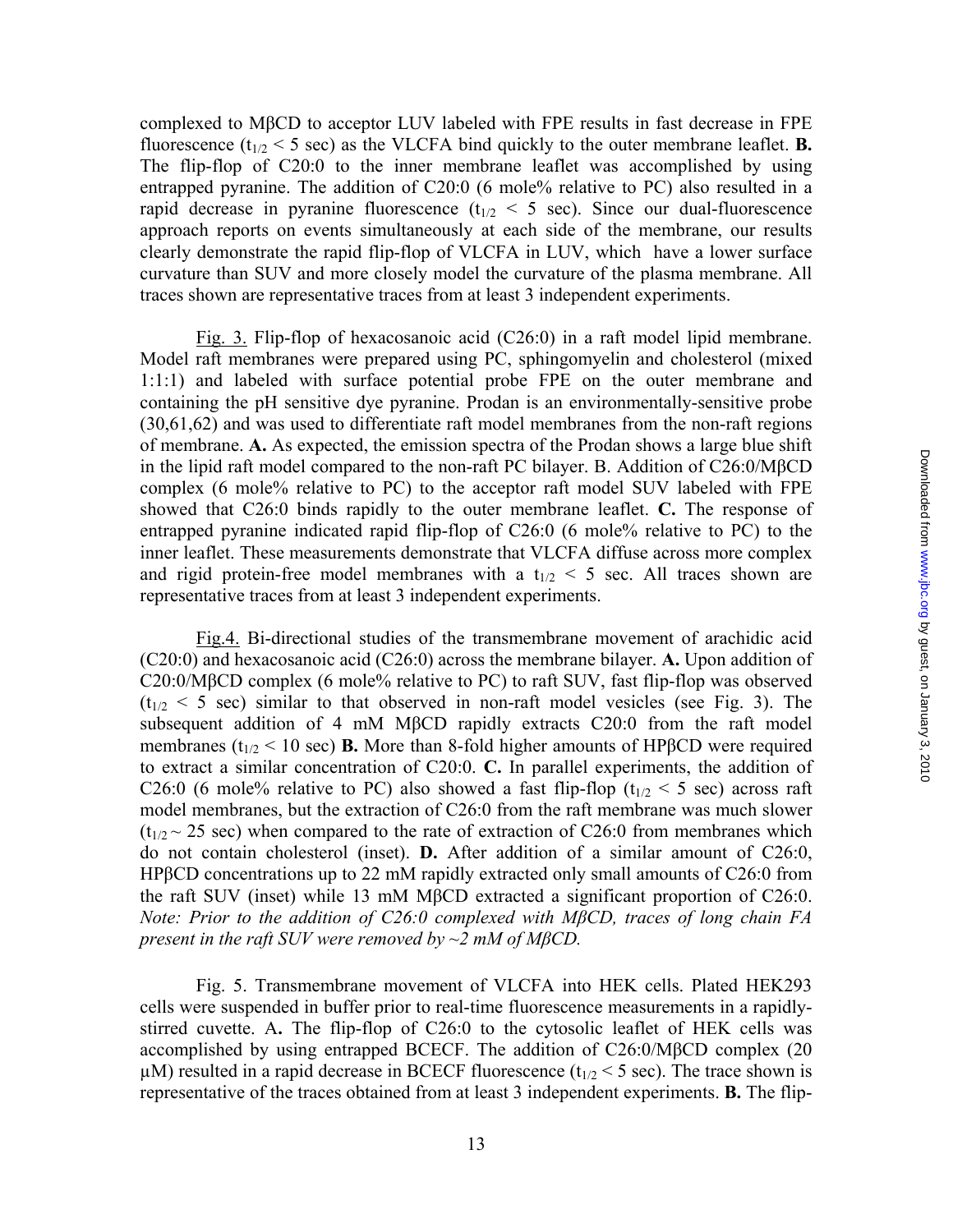flop of C26:0 (delivered as 15  $\mu$ M C26:0/M $\beta$ CD complex) was detected by using entrapped BCECF. C26:0 was then rapidly extracted from HEK cells with excess FA-free MβCD. The trace shown is representative of the traces obtained from at least 3 independent experiments. **C.** Image of single HEK cells loaded with BCECF. BCECF was clearly confined to the cytosol. **D.** Image captured after the addition of C26:0 delivered as a complex with MβCD (30 µM). Images show a decrease in BCECF intensity after 3 min incubation, indicating that C26:0 was delivered to the cell surface by MβCD, reached the cytosolic leaflet and acidified the cytosol. Note that due to the inability to rapidly mix VLCFA with cells under these conditions, single cell measurements do not allow accurate measurement of the kinetics of transmembrane movement. Furthermore, using 30 µM MβCD to deliver VLCFA was not accompanied by any detectable changes in cell membrane morphology. Control experiments with addition of an equal amount of MβCD showed no decrease in fluorescence intensity.

Table 1. Desorption rate constants and  $t_{1/2}$  for arachidic acid (C20:0) from different donors. In all experiments, approximately 6 mole% C20:0 was transferred to the acceptor vesicles. The observed rate constant  $(k_{obs})$  of the fluorescence change was obtained by fitting the fluorescence trace to the first order decay function. All reported values are the mean +/- s.d. of at least 3 independent measurements.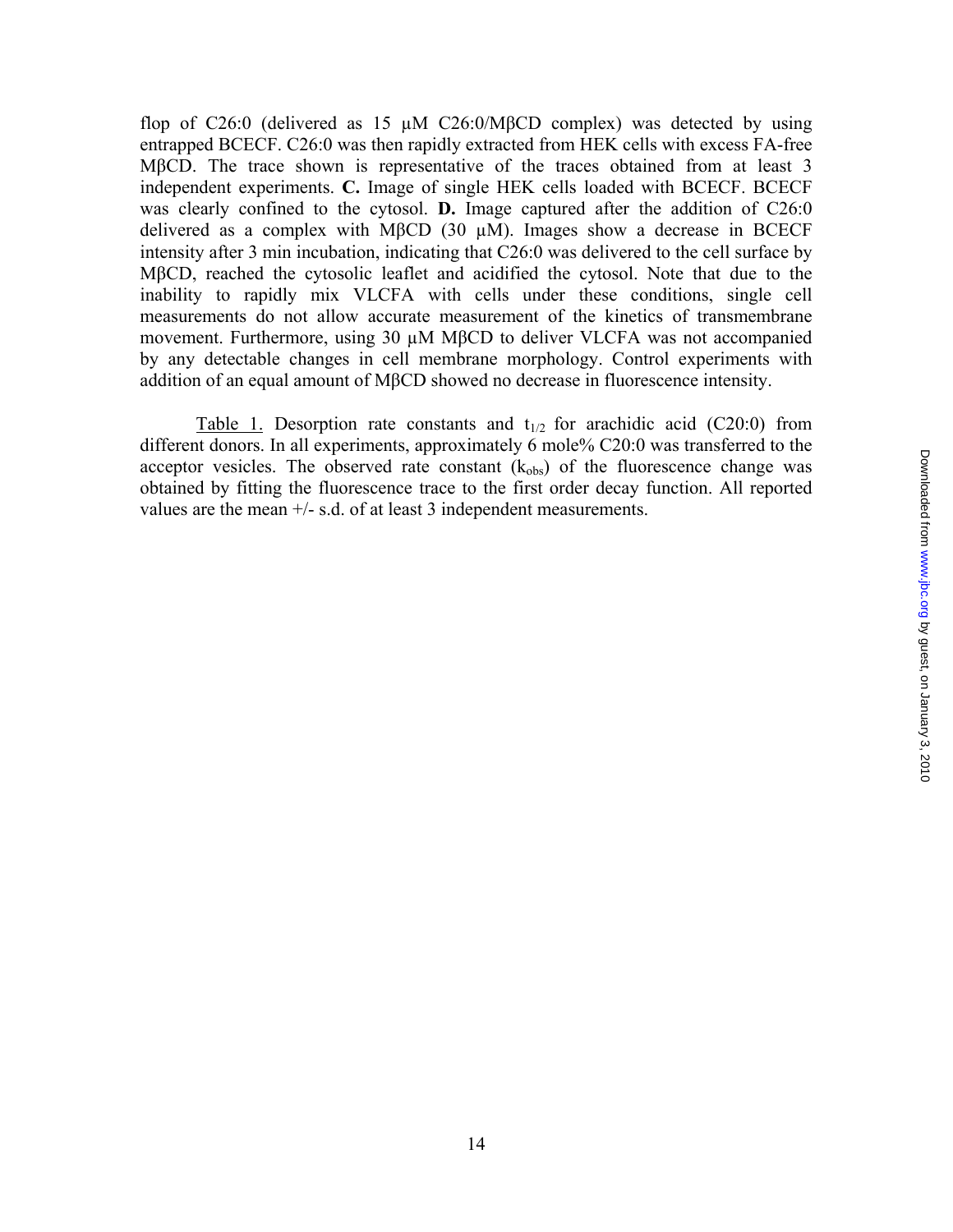

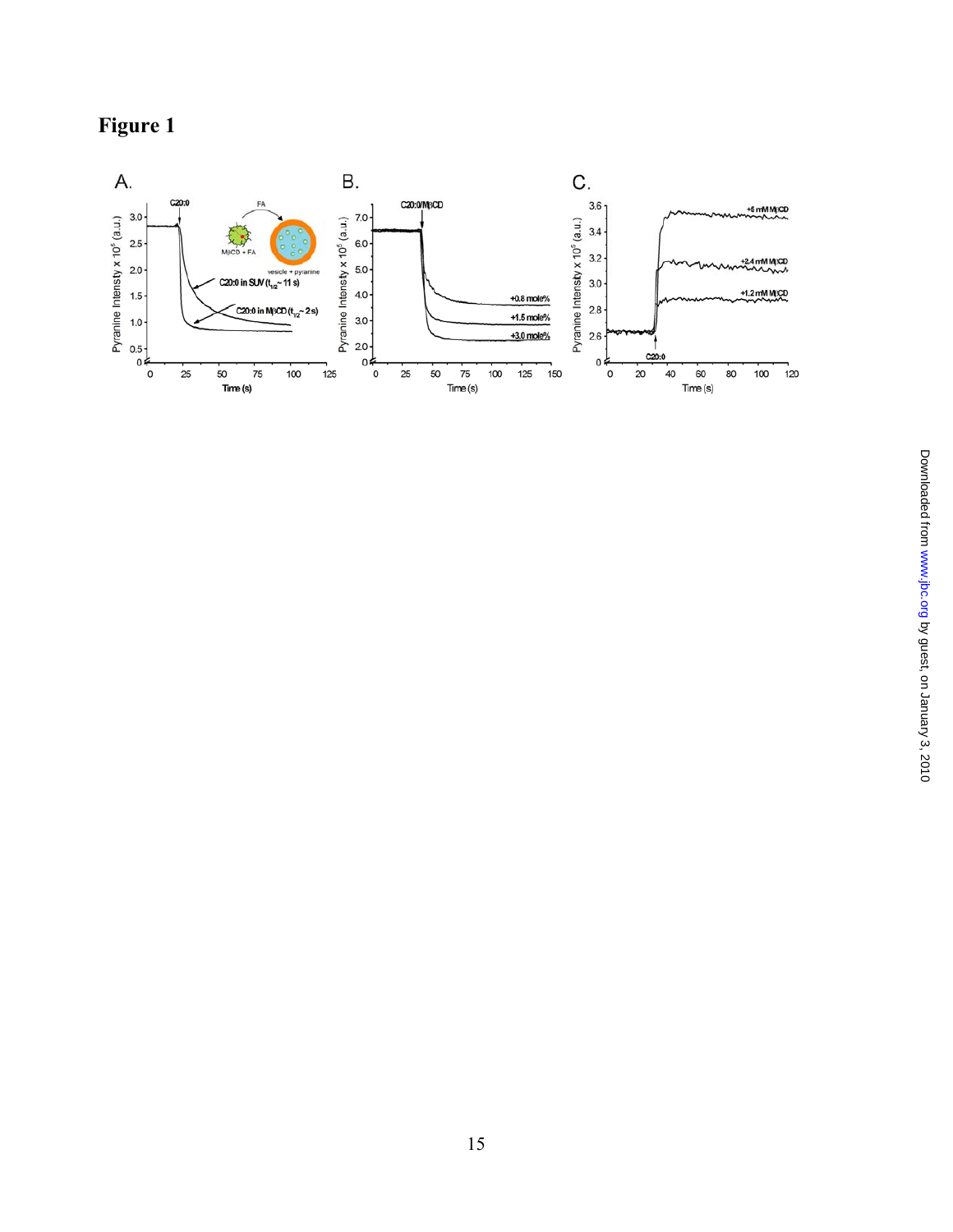

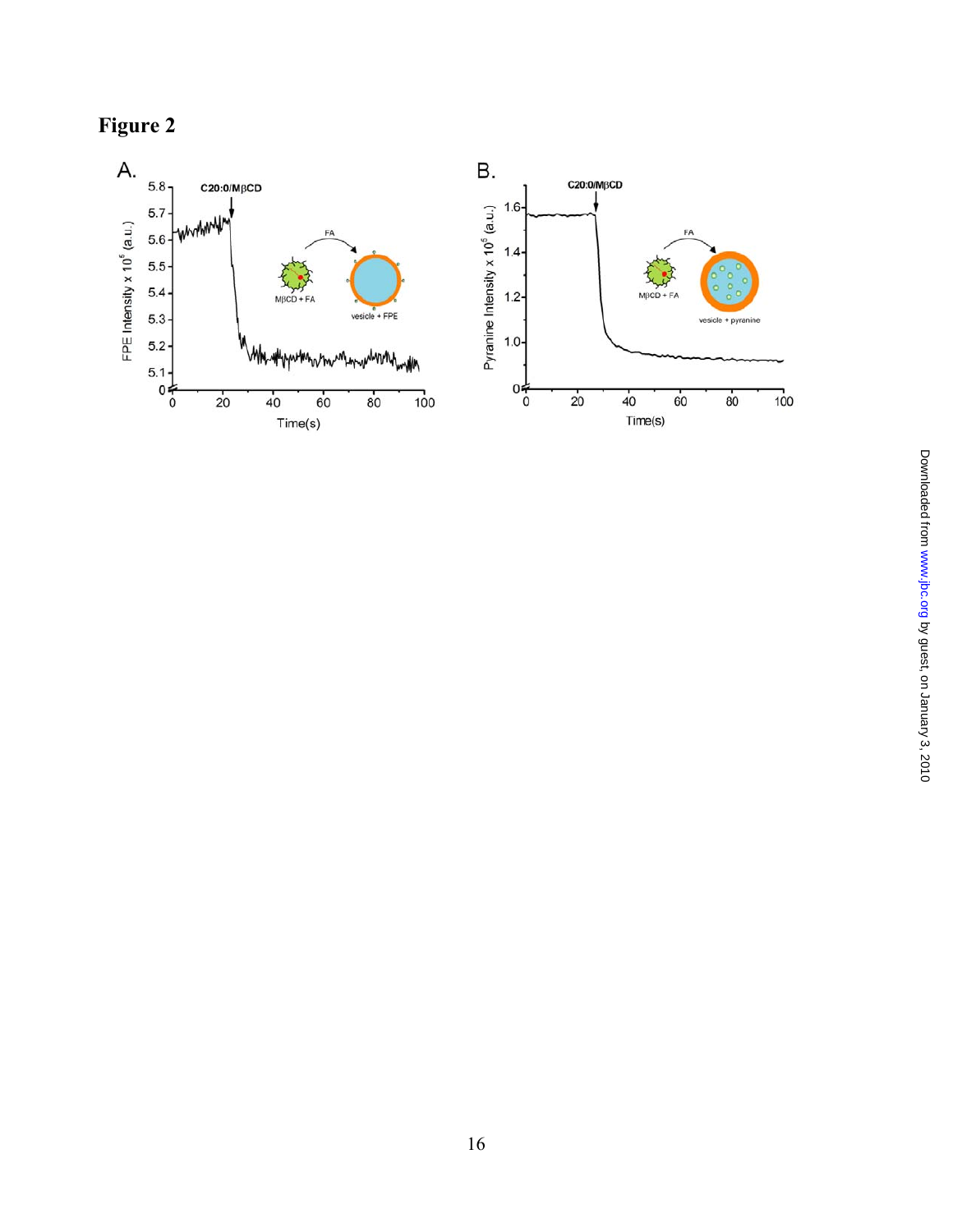# **Figure 3**

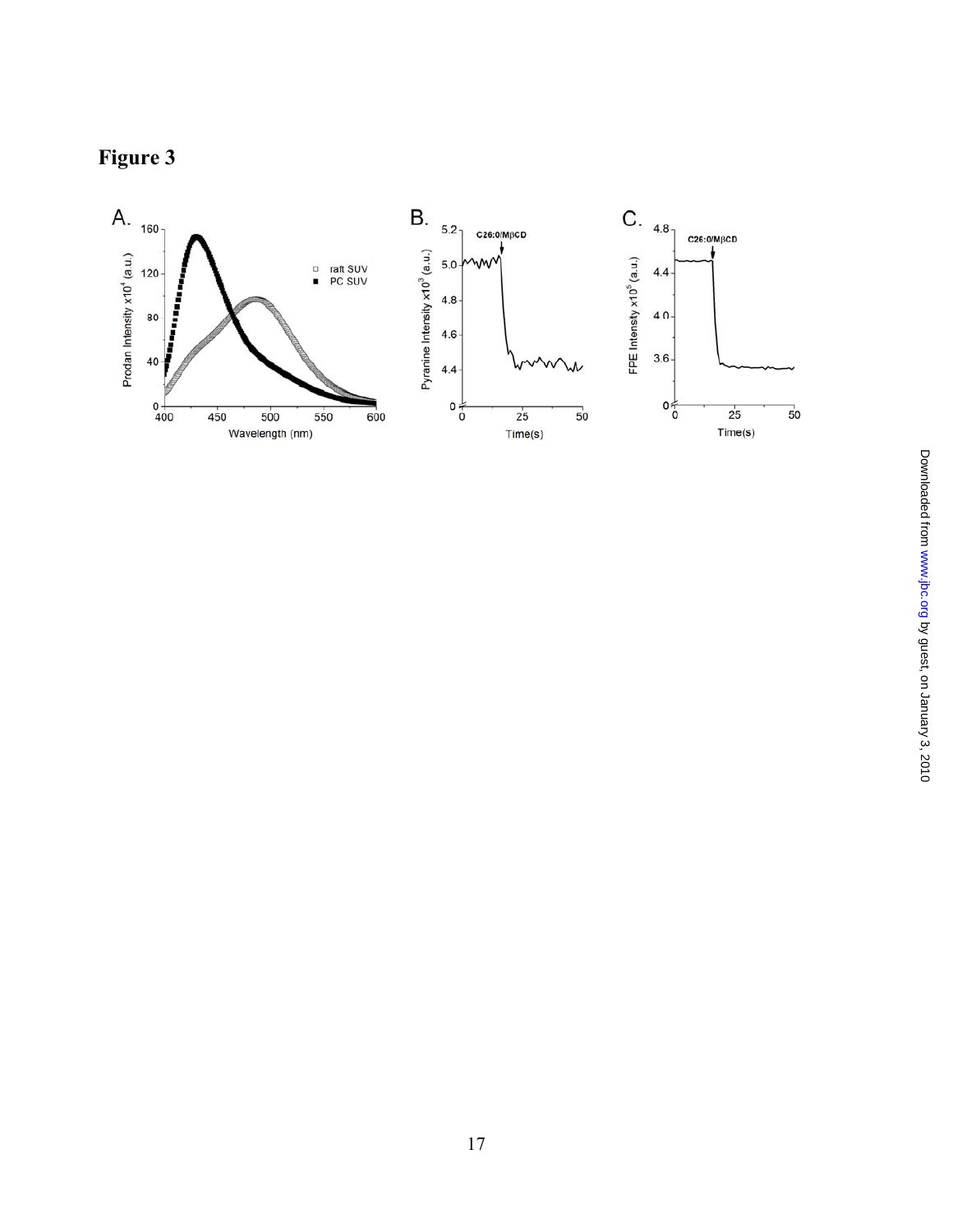

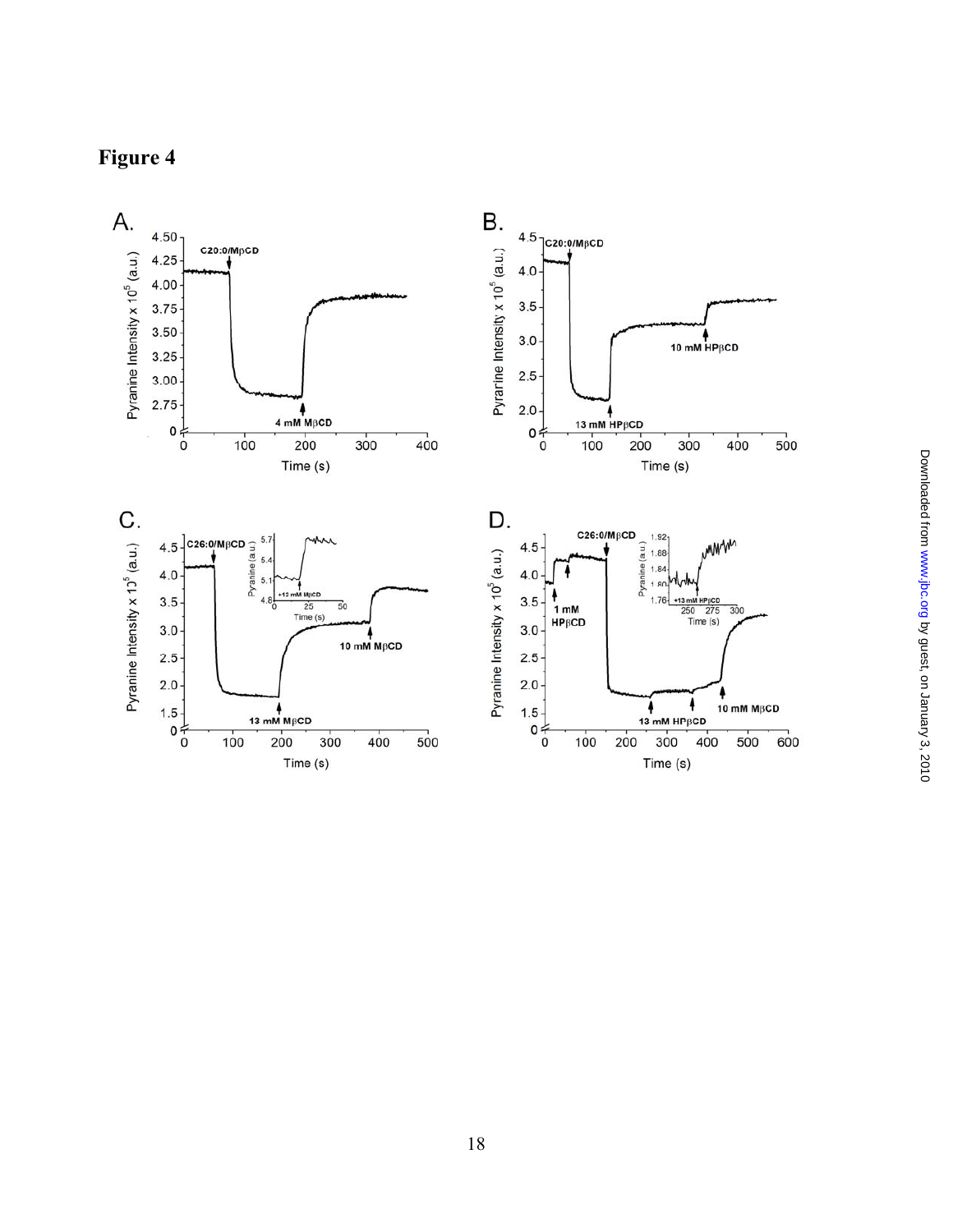